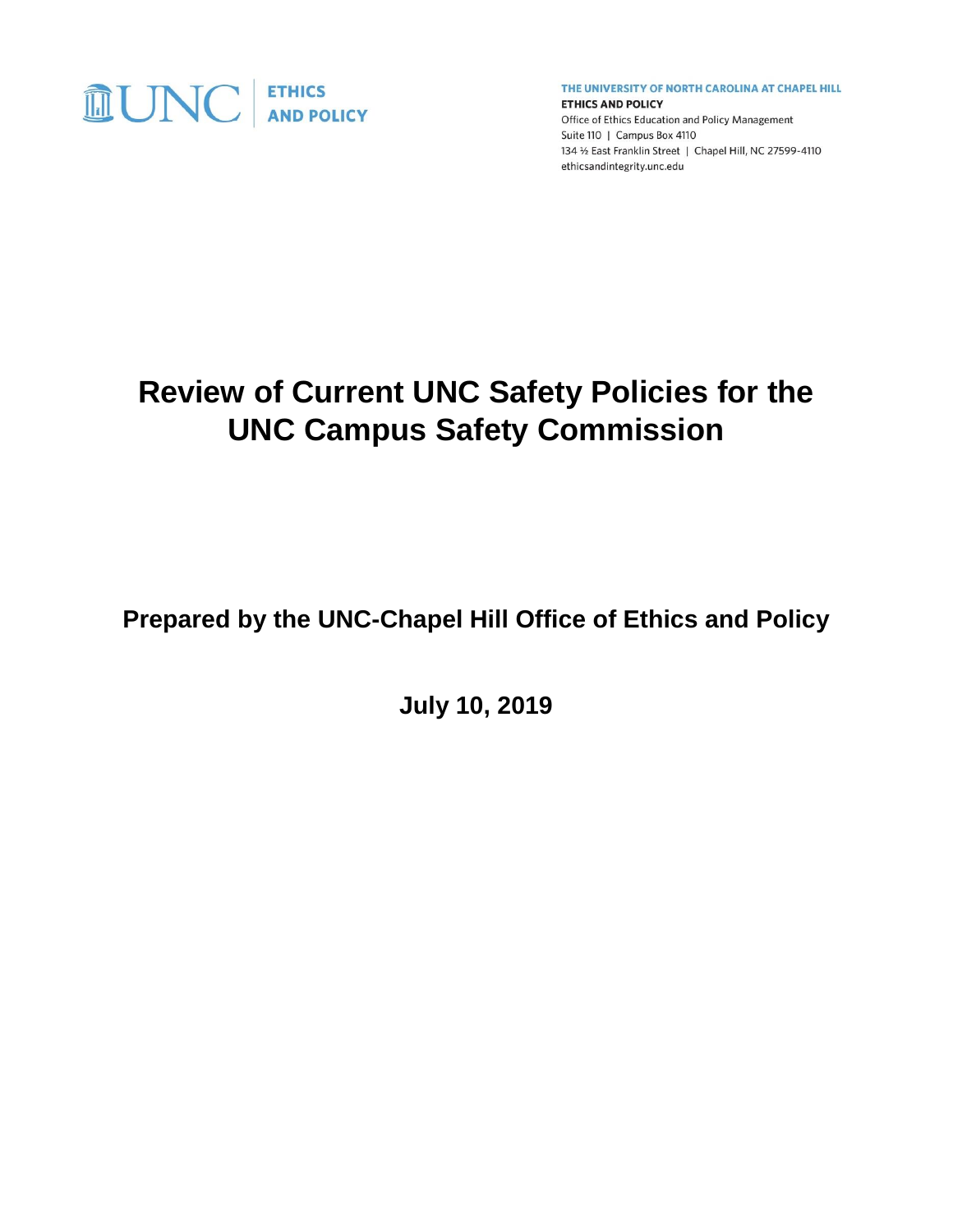# **Executive Summary**

- This report surveys current UNC-Chapel Hill policies related to "campus safety" in support of the newly appointed Campus Safety Committee.
- This report addresses physical, mental, and emotional safety. The report does not address purely electronic threats such as hacking.
- This report is organized into two main categories policies that are designed to *prevent* incidents and policies designed to *respond* to incidents. The policies are further organized by what they most directly impact: people, finances, and infrastructure. Finally, policies affecting people are further organized by who is affected: students, faculty and staff, or everyone.
- Key policy gaps remain in several safety-related areas, including 3-D printed weapons and weapon parts, foreign influence in research, food insecurity, and, most notably, lack of transparency into UNC Police (UNC PD) Policies and Procedures.
- Recommendations for the UNC-Chapel Hill Campus Safety Committee to consider include:
	- 1. Explicitly State Underlying Assumptions About Campus Safety;
	- 2. Make UNC PD Policies and Procedures Publicly Accessible;
	- 3. Have UNC PD Engage in More "Community Policing;" and
	- 4. Commit to Making the UNC Campus Safety Commission Recommendations Public.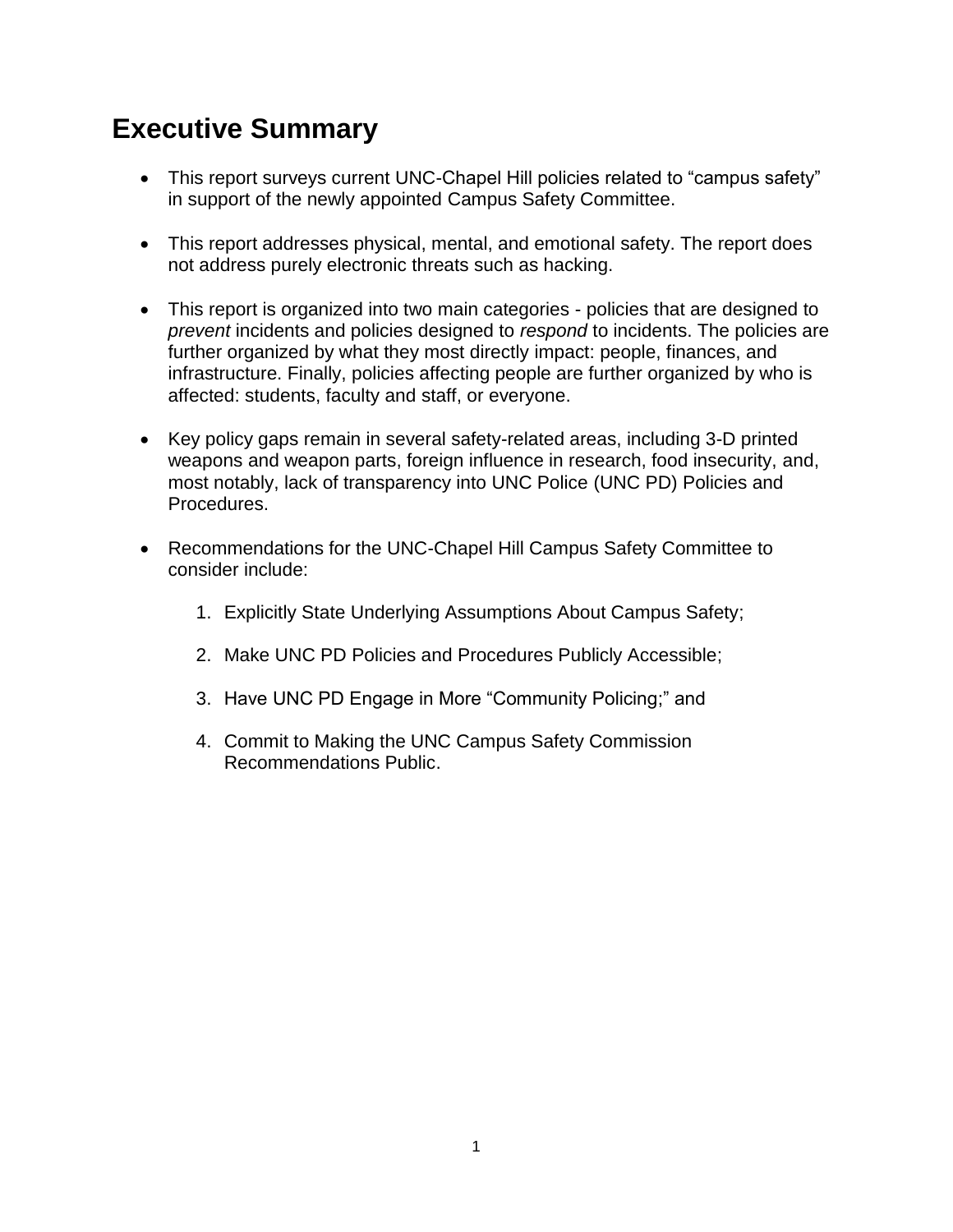# **Introduction**

On May 1, 2019, Interim Chancellor Guskiewicz charged the UNC-Chapel Hill Campus Safety Commission with the following mission<sup>1</sup>:

- Assess the campus climate and culture around campus safety;
- Provide vision and quidance to the University in the delivery of campus safety services;
- Engage in communication and develop a mutual understanding of roles and expectations between the community and UNC Policy; and
- Serve as a conduit for relaying information and concerns about campus policing policies, practices and related actions to the University administration and UNC PD.

This report serves as background research and analysis of current Policies and Procedures related to "campus safety" that are currently in place at UNC-Chapel Hill ("the University"). The goal of this research is to help inform the debate of the Campus Safety Commission as it works towards achieving its mission.

# **Defining "Safety"**

This report uses the Merriam-Webster definition for the word "safety," which it defines as "the condition of being safe from undergoing or causing hurt, injury, or loss."<sup>2</sup>

# **Scope**

 $\overline{a}$ 

This report only deals with threats to physical (including mental and emotional) safety. This report recognizes that electronic threats, such as cyberbullying, hacking of the University network, emerging technologies such as 5th Generation wireless networks ("5G"), and the electronic theft of Intellectual Property, are serious and continue to grow.<sup>3</sup> However, for the purposes of this report, any discussion of electronic or Internetrelated resources is in the context of physical safety.

<sup>1</sup> Interim Chancellor Guskiewicz, *Charge to the Campus Safety Commission*, n.d.

<sup>2</sup> Merriam-Webster, "safety," n.d., [https://www.merriam-webster.com/dictionary/safety.](https://www.merriam-webster.com/dictionary/safety)

<sup>3</sup> For example, see Federal Bureau of Investigation, *Higher Education and National Security: The Targeting of Sensitive, Proprietary and Classified Information on Campuses of Higher Education*, April 2011, <https://www.fbi.gov/file-repository/higher-education-national-security.pdf> and Dustin Volz, "Chinese Hackers Target Universities in Pursuit of Maritime Military Secrets," *The Wall Street Journal*, March 5, 2019, [https://www.wsj.com/articles/chinese-hackers-target-universities-in-pursuit-of-maritime-military-secrets-](https://www.wsj.com/articles/chinese-hackers-target-universities-in-pursuit-of-maritime-military-secrets-11551781800)[11551781800.](https://www.wsj.com/articles/chinese-hackers-target-universities-in-pursuit-of-maritime-military-secrets-11551781800)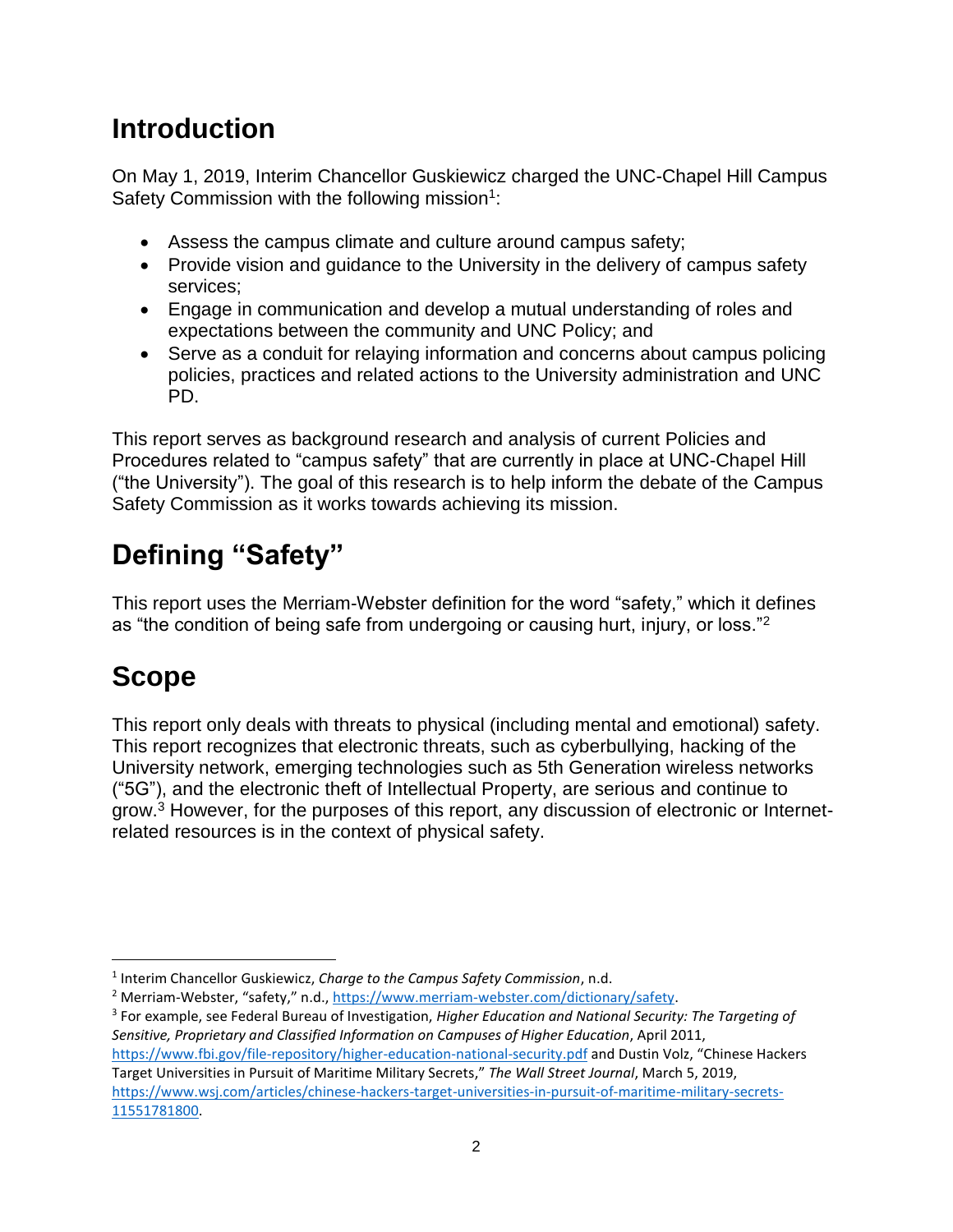# **Current UNC-Chapel Hill Policies**

This report separates existing University "safety" policies into two categories: policies *preventing* incidents and policies *responding* to incidents. The policies are further organized by what they most directly impact: people, finances, and infrastructure. Finally, policies affecting people are further organized by who is affected: students, faculty and staff, or everyone. For example, the "Alert Carolina Protocols" affect everyone on campus so Alert Carolina is listed under "Everyone."

## I. **Prevention of Safety Incidents**

### A. **People**

#### a. **Students**

1. Campus Housing

The Carolina Housing website<sup>4</sup> lists numerous Policies and Procedures for student safety in campus housing, including:

- a. Alert Carolina
- b. Availability of Staff Members
- c. Bomb Threats
- d. Building Evacuation
- e. Campus Transportation
- f. Campus Warning Siren
- g. Door Security
- h. Emergency Blue Light Call Boxes
- i. Emergency Text Messaging
- j. Fire Safety
- k. Interpersonal Violence
- l. Medical Emergencies and Injuries
- m. Missing Persons
- n. Nighttime Walking Across Campus
- o. Police and Public Safety
- p. Room Safety Measures
- q. Theft

 $\overline{\phantom{a}}$ 

- r. Weather Emergencies
- 2. Immunization Requirement

As stated in the University Catalog, "effective July 1, 1986, North Carolina state law requires that no person shall attend a college or university in North Carolina unless a certificate of immunization indicating that the person has received the

<sup>4</sup> Carolina Housing, "Keeping You Safe," [https://housing.unc.edu/residence-life/keeping-you-safe.](https://housing.unc.edu/residence-life/keeping-you-safe)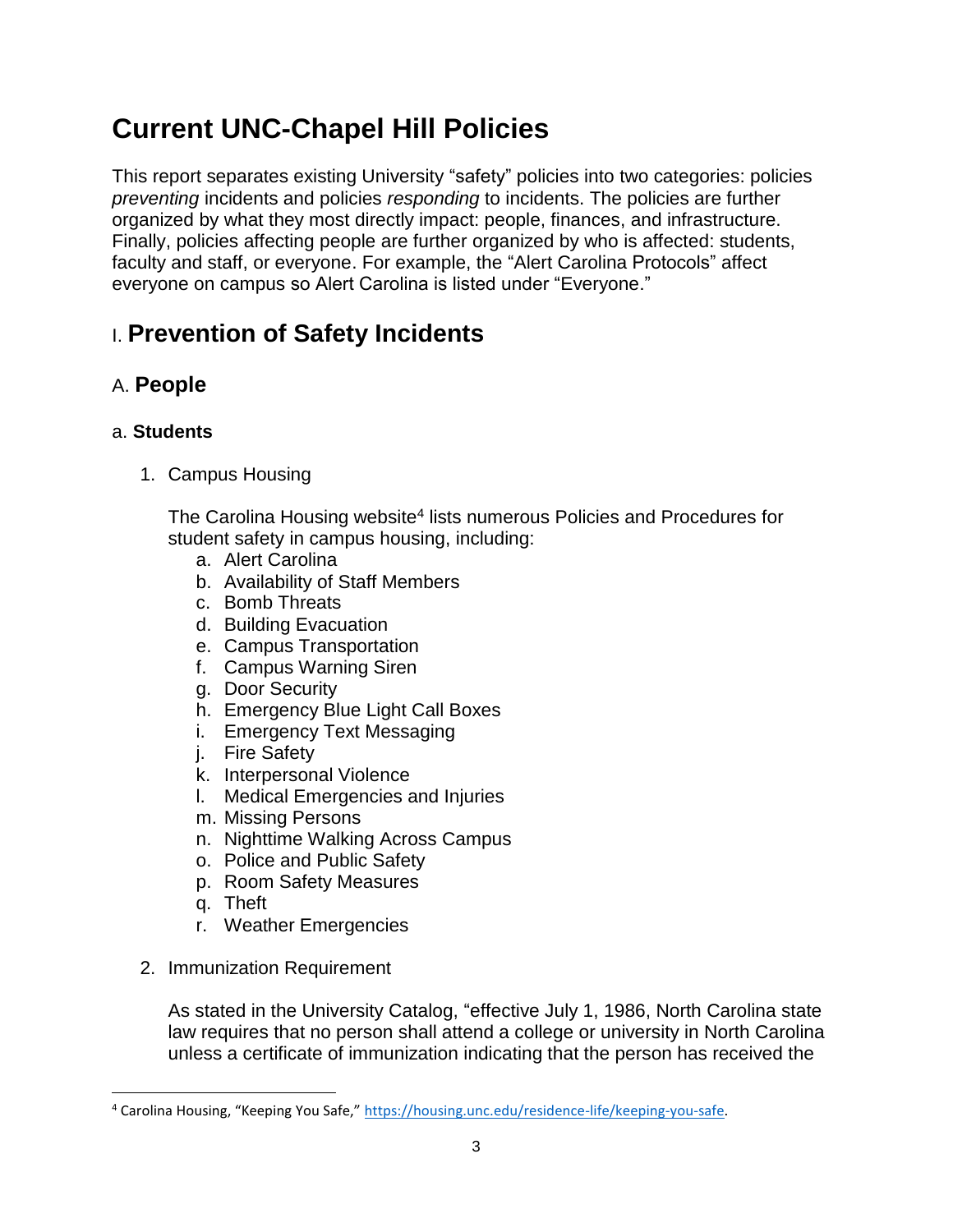immunizations required by the law is presented to the college or university on or before the first day of matriculation."<sup>5</sup>

#### **b. Faculty and Staff<sup>6</sup>**

1. Violence in the Workplace

The "Violence in the Workplace Policy,"<sup>7</sup> prohibits workplace violence, possession of, use, or threat to use an authorized weapon, misuse of authority in such a way that constitutes violence, or off-duty violent conduct that threatens the University or its "employees, students, clients, visitors, or vendors."

2. Alcohol and Controlled Substances Testing

The "Policy on Alcohol and Controlled Substances Testing,"<sup>8</sup> which requires that all University employees who operate "commercial motor vehicle while on duty" are subject to drug and alcohol testing. The Policy states that "testing occurs in pre-employment, random, reasonable suspicion, post-accident, return-to-duty, and follow-up contexts. Drivers are only subject to alcohol testing while they are performing, about to perform, or immediately after performing safety-sensitive functions. Drivers are subject to controlled substances testing at all times while they are on duty."

3. Responsible Employee Training

 $\overline{\phantom{a}}$ 

The University's "Policy on Prohibited Discrimination, Harassment and Related Misconduct"<sup>9</sup> (PPDHRM) requires that any staff identified as a Responsible Employee must "immediately report" all "incidents of discrimination, harassment, sexual violence, interpersonal violence and stalking" that "come to their attention" to the UNC Equal Opportunity and Compliance Office.<sup>10</sup>

<sup>5</sup> University Catalog, "Immunization Requirement," [https://catalog.unc.edu/policies-procedures/university](https://catalog.unc.edu/policies-procedures/university-policies/)[policies/.](https://catalog.unc.edu/policies-procedures/university-policies/) See also N.C. General Statute 130A-155.1,

[https://www.ncleg.gov/EnactedLegislation/Statutes/PDF/BySection/Chapter\\_130A/GS\\_130A-155.1.pdf.](https://www.ncleg.gov/EnactedLegislation/Statutes/PDF/BySection/Chapter_130A/GS_130A-155.1.pdf)

<sup>6</sup> Including Research Assistants (RAs), Teaching Assistants (TAs), Postdoctoral researchers (Postdocs), and SHRA student employees.

<sup>&</sup>lt;sup>7</sup> "Violence in the Workplace Policy," [https://unc.policystat.com/policy/5219849/latest/.](https://unc.policystat.com/policy/5219849/latest/)

<sup>8</sup> "University of North Carolina at Chapel Hill Policy on Alcohol and Controlled Substances Testing," [https://unc.policystat.com/policy/4665037/latest/.](https://unc.policystat.com/policy/4665037/latest/)

<sup>&</sup>lt;sup>9</sup> "Policy on Prohibited Discrimination, Harassment and Related Misconduct Including Sexual and Gender-Based Harassment, Sexual Violence, Interpersonal Violence and Stalking," [https://unc.policystat.com/policy/4514917/latest/.](https://unc.policystat.com/policy/4514917/latest/)

<sup>&</sup>lt;sup>10</sup> See Safe at UNC, "Responsible Employees," [https://safe.unc.edu/learn-more/responsible-employees/.](https://safe.unc.edu/learn-more/responsible-employees/)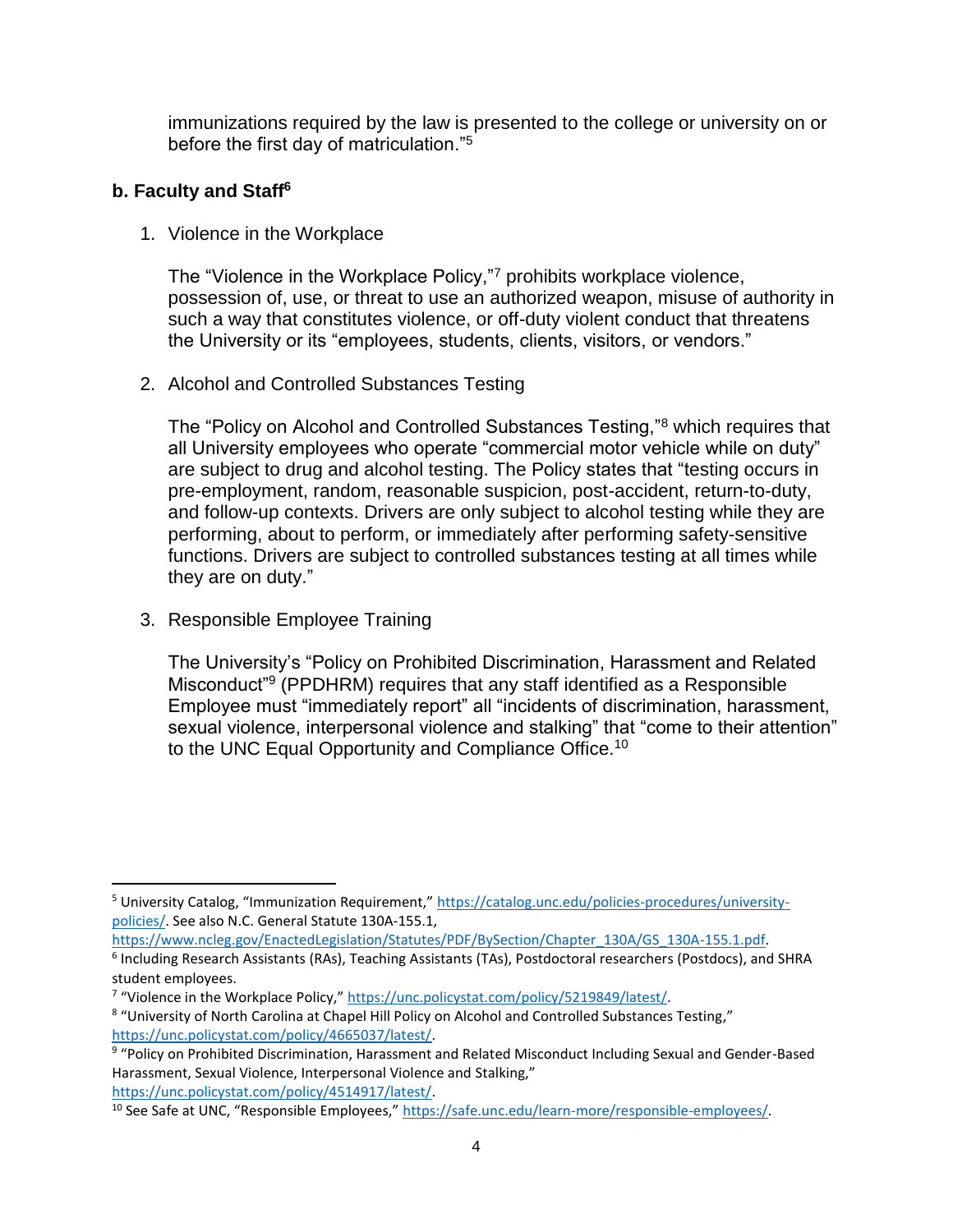#### **c. Everyone**

 $\overline{\phantom{a}}$ 

1. Protection of Minors

The University Protection of Minors Office has a Policy, Standard, and Procedure detailing the requirements that any member of the "University Community" (faculty, staff, students, visitors, volunteers, contractors, vendors, etc.) protect minors (defined as a person under 18 years of age) and report any suspected abuse or neglect of a minor.<sup>11</sup>

2. Weapons on Campus

The University Catalog's "Fireworks, Firearms, and Other Weapons" Policy states that it is illegal under North Carolina law "to possess or carry, openly or concealed, any gun, rifle, pistol, or other firearm of any kind, or any dynamite cartridge, bomb, grenade, mine, or powerful explosive on any University campus, in any University-owned or operated facility, or at a curricular or extracurricular activity sponsored by the University. Such conduct also may constitute a violation of the Honor Code<sup>"12</sup>

3. Closed Circuit Television (CCTV) Policy

The University has a CCTV policy designed to "standardize the type and regulate the use of closed circuit television (CCTV) cameras owned and/or leased by [UNC-Chapel Hill] to monitor property for the purposes of safety and security."<sup>13</sup> The University currently does not have a campus-wide CCTV camera network. Installation, maintenance, and use of CCTV cameras falls to individual schools and units.

4. Equal Opportunity and Compliance (EOC)

UNC's EOC Office has a series of Policies and Procedures designed to ensure non-discrimination; religious accommodation; protection from harassment; and the provision of reasonable accommodations for disabled employees, applicants, and visitors.<sup>14</sup> The most prominent EOC Policy is the PPDRHM.<sup>15</sup> In addition to

<sup>11</sup> "Protection of Minors Policy," <https://unc.policystat.com/policy/4987607/latest/>. "Standard on Protection of Minors," <https://unc.policystat.com/policy/4988486/latest/>. "Procedure for Protection of Minors," [https://unc.policystat.com/policy/4988676/latest/.](https://unc.policystat.com/policy/4988676/latest/)

<sup>&</sup>lt;sup>12</sup> University Catalog, "Fireworks, Firearms, and Other Weapons," [https://catalog.unc.edu/policies](https://catalog.unc.edu/policies-procedures/university-policies/)[procedures/university-policies/.](https://catalog.unc.edu/policies-procedures/university-policies/) See also N.C. General Statute 14-269.2,

[https://www.ncleg.net/EnactedLegislation/Statutes/PDF/BySection/Chapter\\_14/GS\\_14-269.2.pdf.](https://www.ncleg.net/EnactedLegislation/Statutes/PDF/BySection/Chapter_14/GS_14-269.2.pdf) <sup>13</sup> "Closed Circuit Television (CCTV) Policy," <u>https://unc.policystat.com/policy/4473819/latest/</u>.

<sup>&</sup>lt;sup>14</sup> UNC Equal Opportunity and Compliance, "Our Policies," [https://eoc.unc.edu/our-policies/.](https://eoc.unc.edu/our-policies/) See also the "Safe at UNC" website, [https://safe.unc.edu/.](https://safe.unc.edu/)

<sup>15</sup> Policy on Prohibited Discrimination, Harassment and Related Misconduct Including Sexual and Gender-Based Harassment, Sexual Violence, Interpersonal Violence and Stalking, [https://unc.policystat.com/policy/4514917/latest/.](https://unc.policystat.com/policy/4514917/latest/)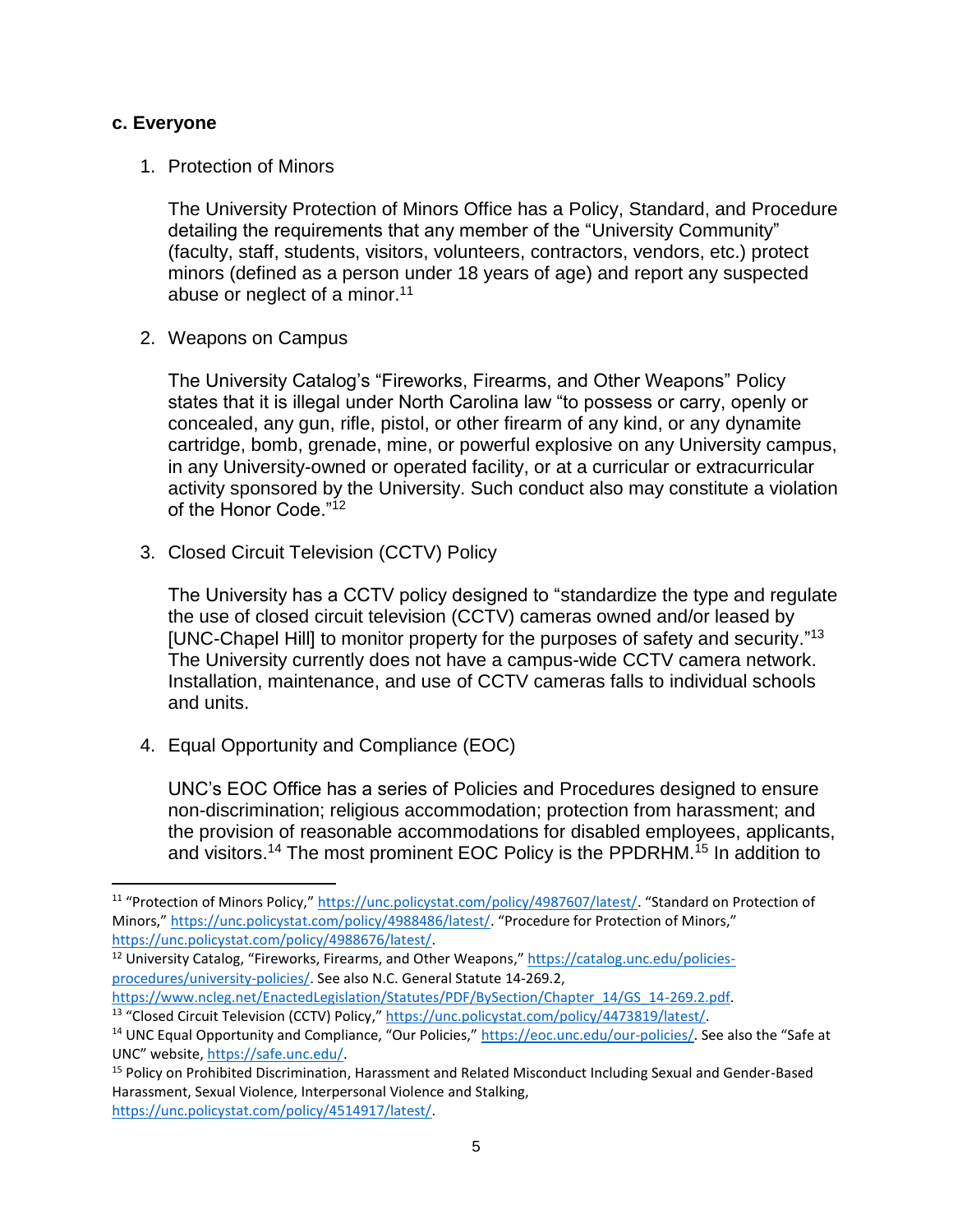establishing the Responsible Employee requirements outlined above, the University's PPDHRM prohibits discrimination, harassment, sexual violence, sexual exploitation, stalking, interpersonal violence, as well as complicity in assisting in any such act. This Policy applies to all students and employees. The non-discrimination sections "also apply to contractors and other third parties under circumstances within the University's control." The University has proposed additional edits to the PPDHRM and is waiting to hear back from the US Department of Education on whether those edits are approved.<sup>16</sup>

5. Environment, Health and Safety (EHS)

UNC EHS has Policy manuals dealing with

- a. Biological Safety;
- b. Environment, Health and Safety;
- c. Industrial Maintenance and Construction/Support Services Safety;
- d. Laboratory Safety; and
- e. Radiation Safety.<sup>17</sup>

The Environment, Health and Safety Manual<sup>18</sup> in particular deals with a wide range of safety-related concerns. Examples include workplace inspections; personal security and crime prevention awareness; developing emergency evacuation plans; sanitation; animals on campus; reporting incidents, personal injuries, and near misses; first aid; asbestos control; and fire safety.

EHS also has "Standard Operating Procedures" for handling a variety of hazardous chemicals.<sup>19</sup>

6. Transportation and Parking

 $\overline{\phantom{a}}$ 

The UNC Transportation and Parking Department creates and administers the "Ordinance Regulating Traffic and Parking on the Campus of the University of North Carolina at Chapel Hill" ("the Ordinance").<sup>20</sup> The Ordinance states that "provisions set forth in this Ordinance are designed to ensure the safety and protection of all users of the system." Examples of such provisions include Procedures for requesting handicapped parking permits, establishing campus

<sup>17</sup> UNC Environment, Health and Safety, "Safety Manuals,"

[https://unc.policystat.com/policy\\_search/reference/?terms=51340&terms=52420&terms=51477&terms=51344&t](https://unc.policystat.com/policy_search/reference/?terms=51340&terms=52420&terms=51477&terms=51344&terms=51349&search_query=) [erms=51349&search\\_query=.](https://unc.policystat.com/policy_search/reference/?terms=51340&terms=52420&terms=51477&terms=51344&terms=51349&search_query=)

- <sup>18</sup> UNC Environment, Health and Safety, "Environment, Health and Safety Manual," [https://unc.policystat.com/policy\\_search/reference/?terms=52420&search\\_query=.](https://unc.policystat.com/policy_search/reference/?terms=52420&search_query=)
- <sup>19</sup> UNC Environment, Health and Safety, "Standard Operating Procedures,"

<sup>&</sup>lt;sup>16</sup> Senior Associate Vice Chancellor for Workforce Strategy, Equity and Engagement Becci Menghini can provide more details on the proposed edits and estimated timeline for US Government approval.

[https://unc.policystat.com/policy\\_search/reference/?terms=60857&search\\_query=](https://unc.policystat.com/policy_search/reference/?terms=60857&search_query=). See also "Instructions for Preparing a Hazard Management Program," [https://unc.policystat.com/policy/5051283/latest/.](https://unc.policystat.com/policy/5051283/latest/)

 $20$  The Ordinance Regulating Traffic and Parking on the Campus of the University of North Carolina at Chapel Hill," [https://unc.policystat.com/policy/4760460/latest/.](https://unc.policystat.com/policy/4760460/latest/)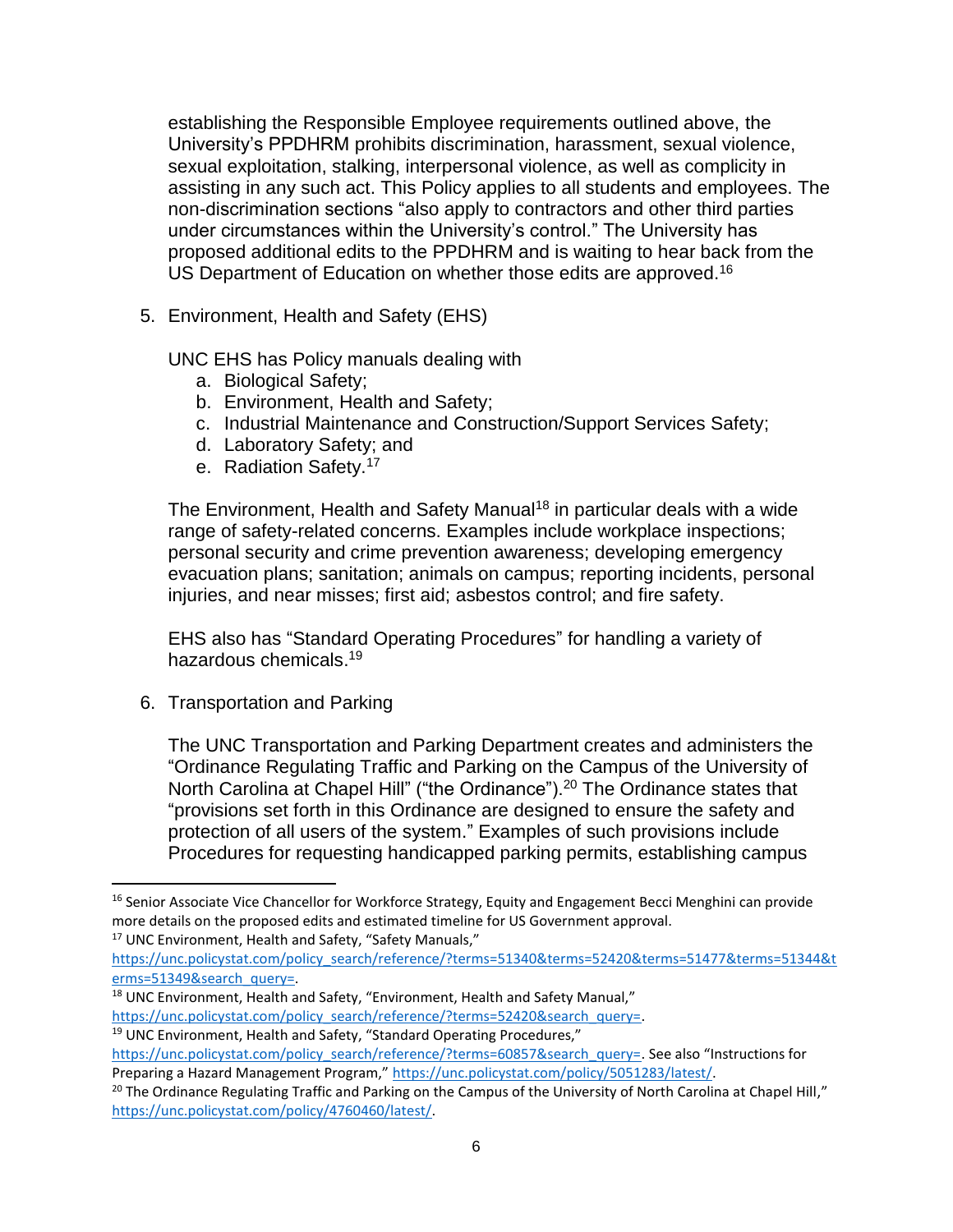speed limits, regulating use of sidewalks, and yielding right-of-way to pedestrians at marked crosswalks.

7. Use of Indoor and Outdoor Spaces on Campus

UNC has Policies, Standards, and Procedures governing the safe use of indoor and outdoor spaces at the University through the "Facilities Use" Policy and Standard<sup>21</sup> and the "Access and Use of Buildings Policy."<sup>22</sup> The "Access and Use of Buildings Policy" also addresses weapons on campus by stating that "No firearms, weapons or other materials posing a safety hazard as determined by UNC Public Safety are permitted in buildings."

#### 8. Free Expression

The University recently approved a "Freedom of Speech and Expression" Policy<sup>23</sup> and Standard<sup>24</sup>. The University is also bound by the UNC System Policy 1300.8, "Free Speech and Free Expression Within the University of North Carolina,"<sup>25</sup> which was enacted to comply with North Carolina General Statute Chapter 116, Article 36, "Campus Free Speech."<sup>26</sup> UNC System Policy 1300.8 states, in part, that "As the nation's first public university, the University of North Carolina affirms its long-standing commitment to free speech and free expression for its students, faculty members, staff employees, and visitors under the First Amendment of the U.S. Constitution and Article 1, Section 14 of the North Carolina Constitution. The University and its constituent institutions protect and promote these freedoms, consistent with First Amendment jurisprudence."

9. Alcohol

 $\overline{\phantom{a}}$ 

The University's "Alcohol Policy" regulates the purchasing, serving, and other use of alcohol on "at the University and by Campus Members" (including faculty, staff, students, visitors, etc.). The "Alcohol Policy" is "designed to support the larger mission of the University and to promote the values of honor and integrity, personal responsibility, dynamic learning, and community engagement … and promotes the safety and well-being of all members of the University community." However, this document is the longest policy document at UNC, combining a mix

<sup>26</sup> N.C. General Statute Chapter 116, Article 36 "Campus Free Speech,"

<sup>&</sup>lt;sup>21</sup> "University of North Carolina at Chapel Hill Facilities Use Policy," <https://unc.policystat.com/policy/5537599/latest/>. "University of North Carolina at Chapel Hill Facilities Use Standard," [https://unc.policystat.com/policy/5537606/latest/.](https://unc.policystat.com/policy/5537606/latest/)

<sup>&</sup>lt;sup>22</sup> "Access and Use of Buildings," [https://unc.policystat.com/policy/4473804/latest/.](https://unc.policystat.com/policy/4473804/latest/)

<sup>&</sup>lt;sup>23</sup> "Policy on Freedom of Speech and Expression," [https://unc.policystat.com/policy/6350471/latest/.](https://unc.policystat.com/policy/6350471/latest/)

<sup>&</sup>lt;sup>24</sup> "Freedom of Speech and Expression University Standard," [https://unc.policystat.com/policy/6350637/latest/.](https://unc.policystat.com/policy/6350637/latest/)

<sup>&</sup>lt;sup>25</sup> UNC System Office, "Policy 1300.8 - Free Speech and Free Expression Within the University of North Carolina," [https://www.northcarolina.edu/apps/policy/index.php?section=1300.8.](https://www.northcarolina.edu/apps/policy/index.php?section=1300.8) See also UNC System Office, "Campus Free Speech and Free Expression," [https://www.northcarolina.edu/campus-free-speech.](https://www.northcarolina.edu/campus-free-speech)

[https://www.ncleg.net/EnactedLegislation/Statutes/PDF/ByArticle/Chapter\\_116/Article\\_36.pdf.](https://www.ncleg.net/EnactedLegislation/Statutes/PDF/ByArticle/Chapter_116/Article_36.pdf)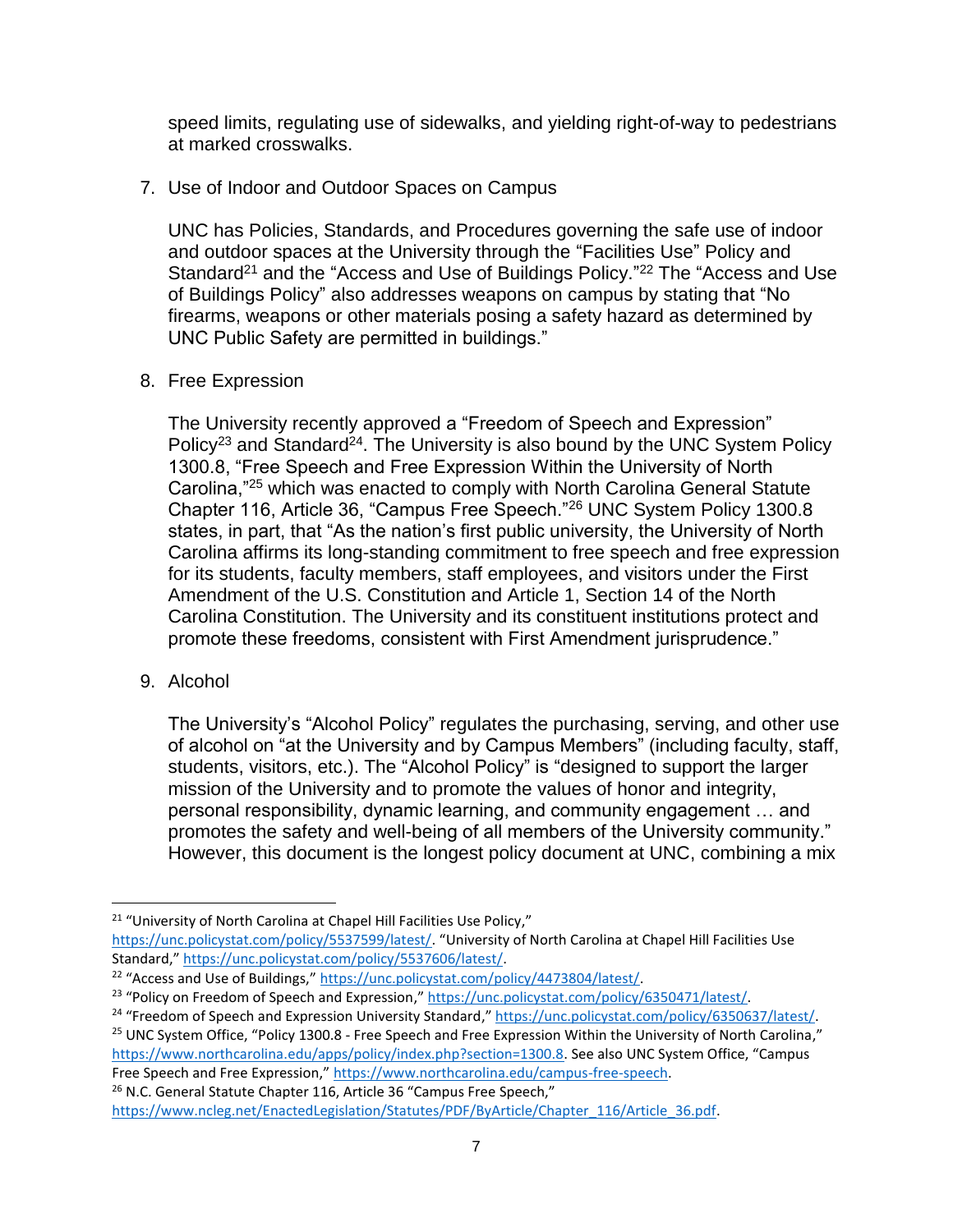of Policy, Standards, and Procedures into one document; this makes quickly finding relevant information in the document challenging.

#### 10.International Travel

The University has Policies and Procedures in place to help protect all UNC "affiliates" who travel outside the United States. The "Policy Concerning Global Study, Travel, and Research<sup>"27</sup> detailed the requirements and Procedures that any UNC affiliates (described in the Policy as "students, faculty, staff, and others") must follow when traveling outside the United States, including registering all foreign travel in advance in the University's Global Travel Registry. Additional preventative security measures are in place for countries that the US Department of State or the Centers for Disease Control have issued travel warnings for, up to and including complete travel bans.

#### 11.Drones

The University's "Unmanned Aircraft Systems" (UAS) Policy<sup>28</sup> regulates the use of UAS by anyone on University campus and by University officials anywhere in the world for University operations. The Policy states, in part, that "Users of UAS on campus must exercise extreme caution, due to the University's proximity to Horace Williams Airport and regular flights by UNC Air Care helicopters."

#### 12.No Smoking

 $\overline{\phantom{a}}$ 

The University "No Smoking" Policy states that smoking is prohibited in all University buildings, State-owned vehicles, and "outdoor areas controlled by the University up to 100 feet from University facilities."<sup>29</sup> However, enforcement of this Policy has been inconsistent since implementation.

#### 13.Animal Care and Use

The UNC Institutional Animal Care and Use Committee (IACUC) has a Policy and a series of Standards and Procedures for "ensuring compliance with federal animal welfare regulations, inspecting animal facilities and investigator laboratories, investigating animal concerns, and overseeing training and educational programs."<sup>30</sup>

<sup>&</sup>lt;sup>27</sup> Please see the "Policy Concerning Global Study, Travel and Research" on the UNC Global website: [https://global.unc.edu/travel-info/.](https://global.unc.edu/travel-info/)

<sup>&</sup>lt;sup>28</sup> Unmanned Aircraft Systems Policy, [https://unc.policystat.com/policy/4473844/latest/.](https://unc.policystat.com/policy/4473844/latest/)

<sup>&</sup>lt;sup>29</sup> No Smoking Policy," [https://unc.policystat.com/policy/5884957/latest/.](https://unc.policystat.com/policy/5884957/latest/)

<sup>&</sup>lt;sup>30</sup> UNC, "Institutional Animal Care and Use Committee," [https://research.unc.edu/iacuc/.](https://research.unc.edu/iacuc/)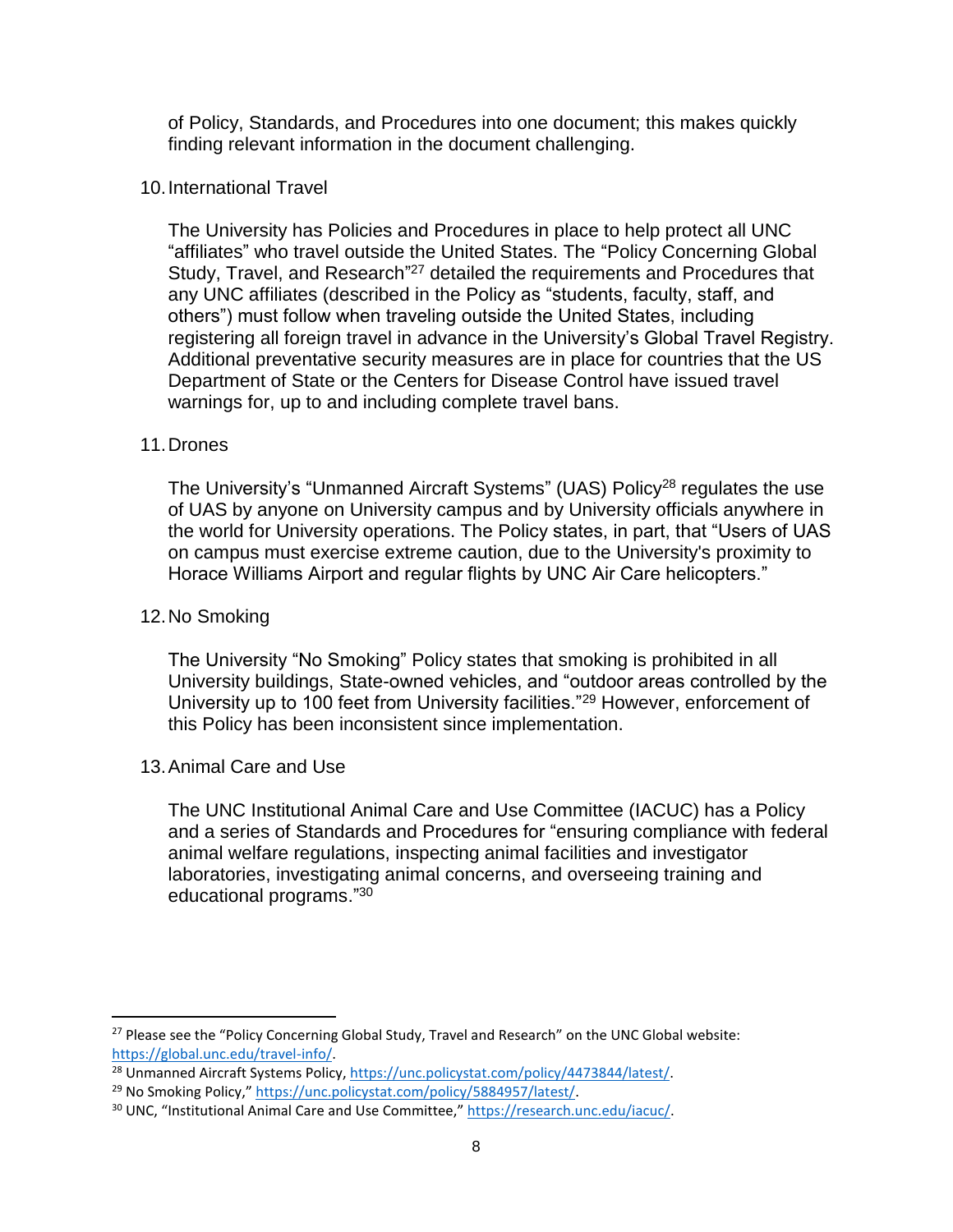### **B. Financial**

1. UNC Finance

UNC Finance has a wide variety of Policies, Procedures, and Forms meant to regulate the expenditure of funds and protect the University's financial resources from fraud, theft, and abuse. The UNC Finance Manual $31$  has chapters addressing the following topics:

- a. Financial Systems;
- b. Cash, Deposits, and Petty Cash;
- c. Investments/Endowments;
- d. Billings, Advances, Receivables, and Collection;
- e. Capital Assets (Land, Equipment, Buildings);
- f. Liabilities/Payables;
- g. Debt;
- h. Budget;
- i. Payroll and Benefits;
- j. Expenses; and
- k. Travel
- 2. Internal Audit

UNC Internal Audit also has Policies and Procedures designed to mitigate financial risk for the University and "evaluate whether resources are used in keeping with State requirements and the University's mission, goals, and objectives."<sup>32</sup>

3. Campus Safety and Risk Management

University Campus Safety and Risk Management has numerous Policies, Forms, and other resources regarding insurance for persons, automobiles, campus departments, and University property.<sup>33</sup>

 $\overline{\phantom{a}}$ 

<sup>&</sup>lt;sup>31</sup> UNC Finance Manual,

[https://unc.policystat.com/policy\\_search/reference/?terms=49255&terms=49252&terms=49253&terms=49254&t](https://unc.policystat.com/policy_search/reference/?terms=49255&terms=49252&terms=49253&terms=49254&terms=49256&terms=49257&terms=49258&terms=49259&terms=49273&terms=49274&terms=49275&terms=49277&terms=49281&search_query=) [erms=49256&terms=49257&terms=49258&terms=49259&terms=49273&terms=49274&terms=49275&terms=492](https://unc.policystat.com/policy_search/reference/?terms=49255&terms=49252&terms=49253&terms=49254&terms=49256&terms=49257&terms=49258&terms=49259&terms=49273&terms=49274&terms=49275&terms=49277&terms=49281&search_query=) [77&terms=49281&search\\_query=.](https://unc.policystat.com/policy_search/reference/?terms=49255&terms=49252&terms=49253&terms=49254&terms=49256&terms=49257&terms=49258&terms=49259&terms=49273&terms=49274&terms=49275&terms=49277&terms=49281&search_query=)

<sup>32</sup> UNC-Chapel Hill, Internal Audit Department, [https://internalaudit.unc.edu/.](https://internalaudit.unc.edu/)

<sup>&</sup>lt;sup>33</sup> UNC Campus Safety and Risk Management,

[https://unc.policystat.com/policy\\_search/category/?search\\_query=&terms=54408.](https://unc.policystat.com/policy_search/category/?search_query=&terms=54408)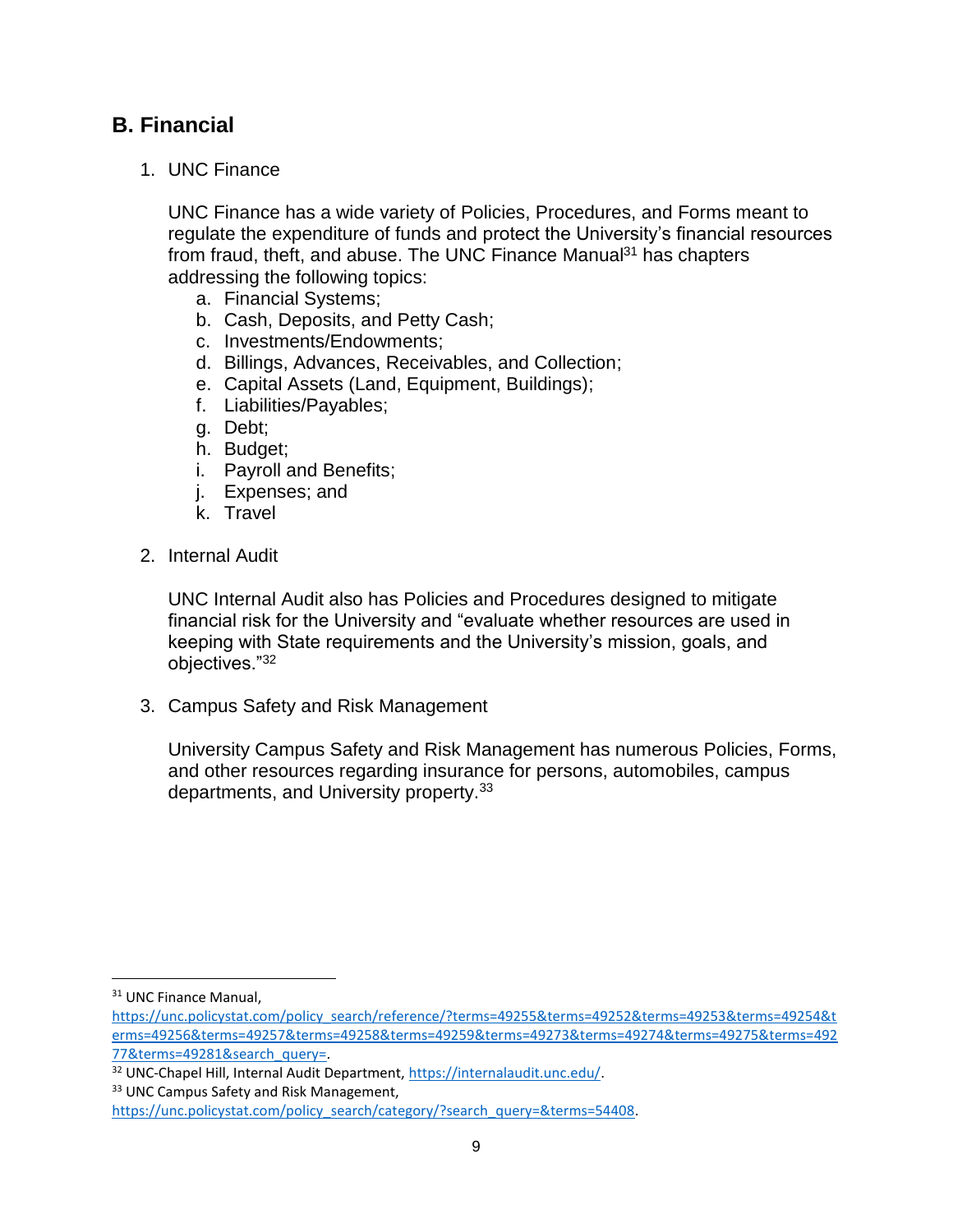### **C. Infrastructure**

1. Campus Safety and Risk Management

UNC Campus Safety and Risk Management has a Policy and Procedure on "Continuity Planning/Tar Heel Mission Ready Planning,"<sup>34</sup> which establishes a plan to be carried out in the event of an "unexpected or catastrophic event … These plans provide an organized support system to the entire University population, allow critical services to continue functioning during the event, and hasten the resumption of normal operations following the event."

## **II. Response to Safety Incidents**

### **A. People**

#### **a. Students**

 $\overline{a}$ 

1. Emergency Evaluation and Action Committee

The University's Emergency Evaluation and Action Committee is a committee with members from Student Affairs, Carolina Housing, UNC PD, and other key stakeholders. The committee has a Policy and Procedures<sup>35</sup> to quickly assess and respond to perceived threats from students on campus.

2. Missing Person Protocol

UNC has a "Missing Person Protocol" for University staff to respond "in the event University officials receive a report that a person residing in on-campus housing is missing."<sup>36</sup> This protocol involves collaboration by Carolina Housing, the Office of the Dean of Students, and the UNC PD. The University can also collaborate with other, external, law enforcement agencies as appropriate.

<sup>34</sup> University of North Carolina at Chapel Hill Policy on Continuity Planning/Tar Heel Mission Ready Planning, [https://unc.policystat.com/policy/5938362/latest/.](https://unc.policystat.com/policy/5938362/latest/) University of North Carolina at Chapel Hill Procedure on Preparing Mission Ready Continuity Plans[, https://unc.policystat.com/policy/5947604/latest/.](https://unc.policystat.com/policy/5947604/latest/) See also the UNC Campus Safety and Risk Management's "Tar Heel Mission Ready" website at: [https://campussafety.unc.edu/risk](https://campussafety.unc.edu/risk-management/tar-heel-mission-ready/)[management/tar-heel-mission-ready/.](https://campussafety.unc.edu/risk-management/tar-heel-mission-ready/)

<sup>&</sup>lt;sup>35</sup> Emergency Evaluation and Action Committee Policy and Procedures, [https://unc.policystat.com/policy/4639588/latest/.](https://unc.policystat.com/policy/4639588/latest/)

<sup>36</sup> Missing Person Protocol, [https://unc.policystat.com/policy/4639589/latest/.](https://unc.policystat.com/policy/4639589/latest/)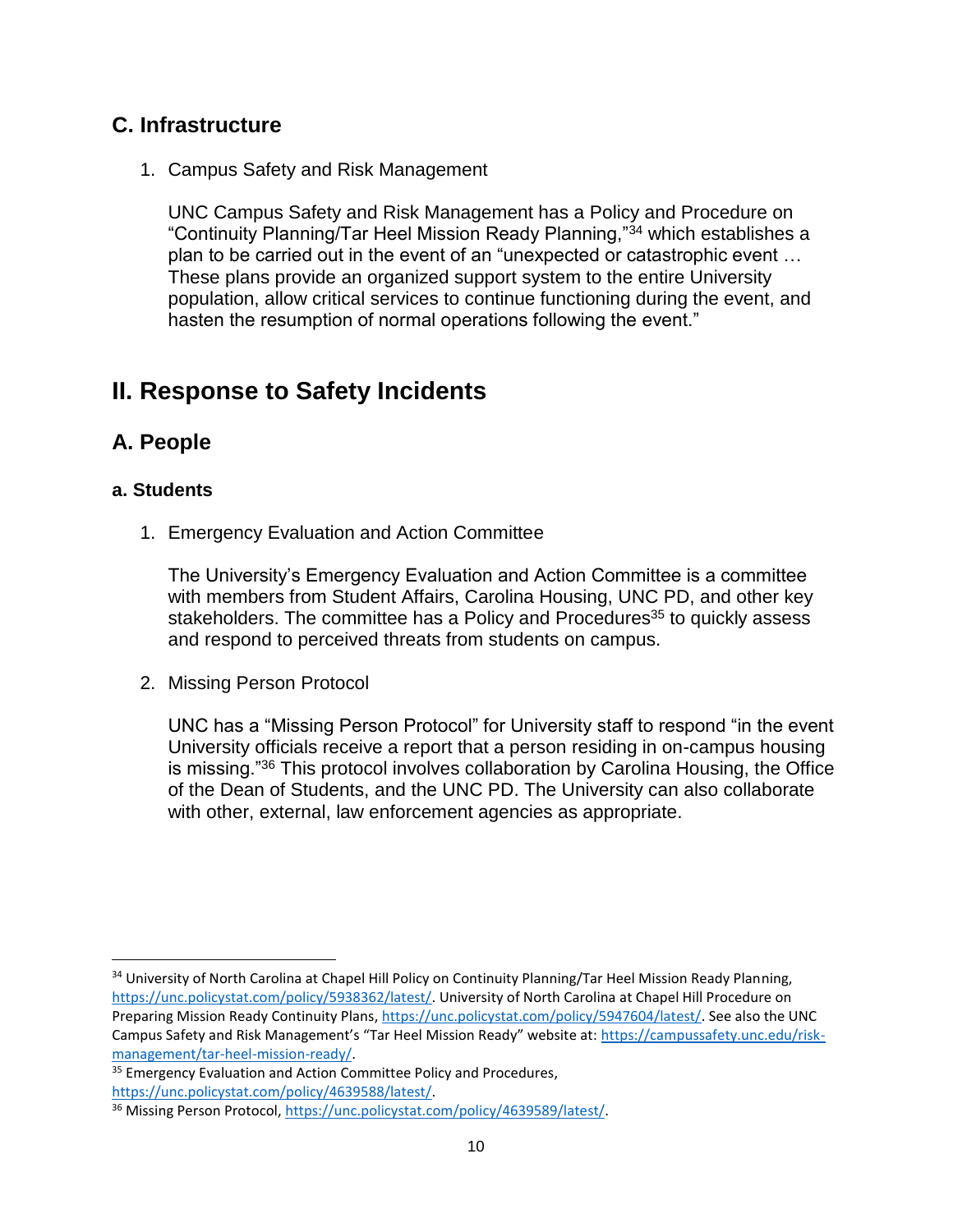#### **b. Faculty and Staff**

1. Violence in the Workplace

The University has an Employee Threat Assessment and Response Team designed to assess and respond to potential or immediate acts of workplace violence, in accordance with the "Workplace Violence Policy" discussed above. Additionally, anyone who has been the subject of workplace violence at the University should fill out a "Workplace Violence Reporting Form" and submit the form to Employee and Management Relations within 30 days of the incident.<sup>37</sup>

2. Employee Assistance Program (EAP)

UNC has an Employee Assistance Program (EAP) "designed to help University employees and their families deal with both personal and work-related concerns." <sup>38</sup> The EAP website does not have a formal EAP policy statement but does limit eligibility to current employees and their dependents, as well as former employees for up to six (6) months after separation from the University. The EAP website also has Procedures for how to contact EAP counselors 24 hours a day.

#### **c. Everyone**

1. Reporting Students in Distress

The UNC Office of the Dean of Students website directs concerned individuals to "call 911 or Campus Police 919.962.8100" if the student is "a potential harm to self or others" and to contact the Office of the Dean of Students if the concerned individual assesses the student in question is not a potential harm to self or others. 39

The UNC Counseling and Psychological Services (CAPS) website also directs concerned individuals to "call 911, go to a local hospital emergency room, or call campus police at 919-962-8100."<sup>40</sup>

2. Reporting Missing Persons

The Office of the Dean of Students website directs anyone wishing to report a missing person to "please contact 911 or the UNC-CH Department of Public Safety at (919) 962-8100."41

l <sup>37</sup> Violence in the Workplace Policy, [https://unc.policystat.com/policy/5219849/latest/.](https://unc.policystat.com/policy/5219849/latest/)

<sup>38</sup> UNC Human Resources, "Employee Assistance Program (EAP)," [https://hr.unc.edu/benefits/work-life/eap/.](https://hr.unc.edu/benefits/work-life/eap/)

<sup>39</sup> UNC Office of the Dean of Students, "Urgent Concerns," [https://odos.unc.edu/urgent-concerns.](https://odos.unc.edu/urgent-concerns)

<sup>40</sup> UNC Counseling and Psychological Services, "Urgent Concerns," [https://caps.unc.edu/services/urgent-concerns.](https://caps.unc.edu/services/urgent-concerns) <sup>41</sup> UNC Office of the Dean of Students, "Missing Persons," [https://odos.unc.edu/urgent-concerns/crisis](https://odos.unc.edu/urgent-concerns/crisis-response/missing-persons)[response/missing-persons.](https://odos.unc.edu/urgent-concerns/crisis-response/missing-persons)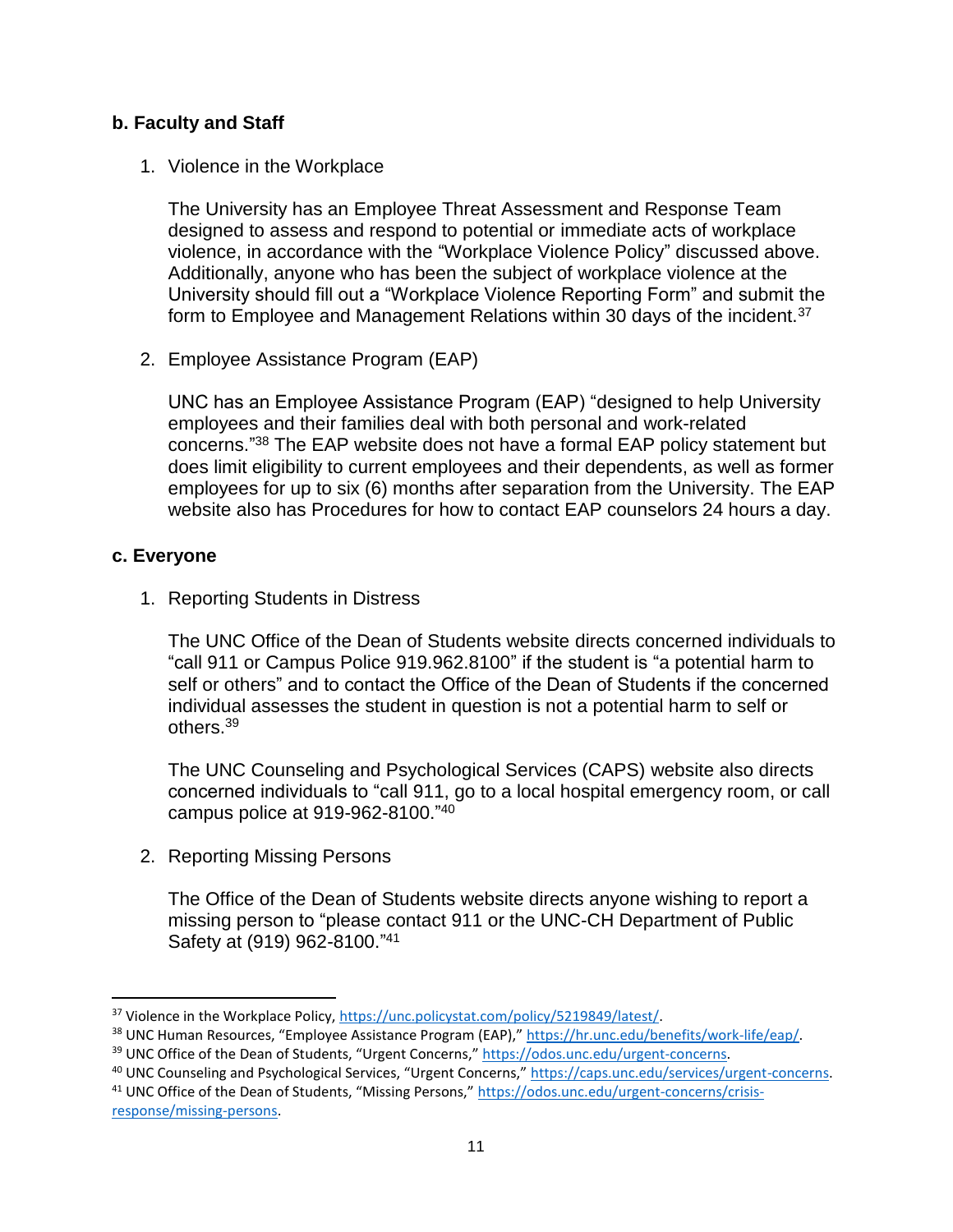#### 3. Alert Carolina

The "Alert Carolina" Emergency Notification System is the tool by which UNC "communicates in multiple ways with students, faculty and staff, as well as visitors, local residents, parents and the news media in the event of an emergency or dangerous situation."<sup>42</sup> The University publishes "Alert Carolina Protocols" to govern details for the system, including training, different types of notifications, establishing Responsible University Authorities, and system authorizations.<sup>43</sup>

4. Adverse Weather and Emergency Events

UNC-Chapel Hill has an "Adverse Weather & Emergency Closing" Policy.<sup>44</sup> The Policy establishes the criteria by the University will reduce campus operations, suspend campus operations, or completely close the campus. The Policy applies to all faculty, staff, and students.

UNC-Chapel Hill also looks to the UNC System Office's "Adverse Weather and Emergency Event Policy<sup>"45</sup> "during severe weather and when considering key factors in deciding whether to reduce or suspend operations due to safety concerns." The UNC System Policy "establishes broad guidelines for how operations may be affected during emergencies and establishes work expectations for employees." The UNC System Policy only covers employees "who are subject to the State Human Resources Act; it excludes University employees who are exempt from this Act unless otherwise directed by the President of the University."

5. Whistleblower/Protection from Retaliation

The University's "Whistleblower Policy" invites any member of the Carolina Community (students, faculty, staff, contractors, vendors, volunteers, visitors, etc.) to "report possible Wrongful Conduct to an appropriate authority so that prompt, corrective action can be taken by the University."<sup>46</sup> The Policy also explicitly protects whistleblowers against retaliation (defined as "any action taken against an individual because of the individual's participation in Protected Activity that would discourage a reasonable person from engaging in Protected Activity").

 $\overline{a}$ 

<sup>43</sup> The latest version of the Protocols can be accessed from the Alert Carolina "About" landing page. The direct link for the current Protocols is: [https://alertcarolina.unc.edu/wp-content/uploads/2019/05/system-protocols.pdf.](https://alertcarolina.unc.edu/wp-content/uploads/2019/05/system-protocols.pdf) <sup>44</sup> Adverse Weather & Emergency Closing, [https://hr.unc.edu/benefits/leave-holidays/weather-emergency/.](https://hr.unc.edu/benefits/leave-holidays/weather-emergency/)

<sup>45</sup> UNC System Office, "Adverse Weather and Emergency Event Policy," [https://myapps.northcarolina.edu/hr/download/283/adverse-weather-283/5146/adverse-weather-and](https://myapps.northcarolina.edu/hr/download/283/adverse-weather-283/5146/adverse-weather-and-emergency-event-policy-2.pdf)[emergency-event-policy-2.pdf.](https://myapps.northcarolina.edu/hr/download/283/adverse-weather-283/5146/adverse-weather-and-emergency-event-policy-2.pdf) See also the UNC System Office Adverse Weather information page: [https://myapps.northcarolina.edu/hr/employee-relations/adverse-weather/.](https://myapps.northcarolina.edu/hr/employee-relations/adverse-weather/)

<sup>46</sup> The University of North Carolina at Chapel Hill Whistleblower Policy, [https://unc.policystat.com/policy/6356621/latest/.](https://unc.policystat.com/policy/6356621/latest/)

<sup>42</sup> Alert Carolina, "About," [https://alertcarolina.unc.edu/about/.](https://alertcarolina.unc.edu/about/)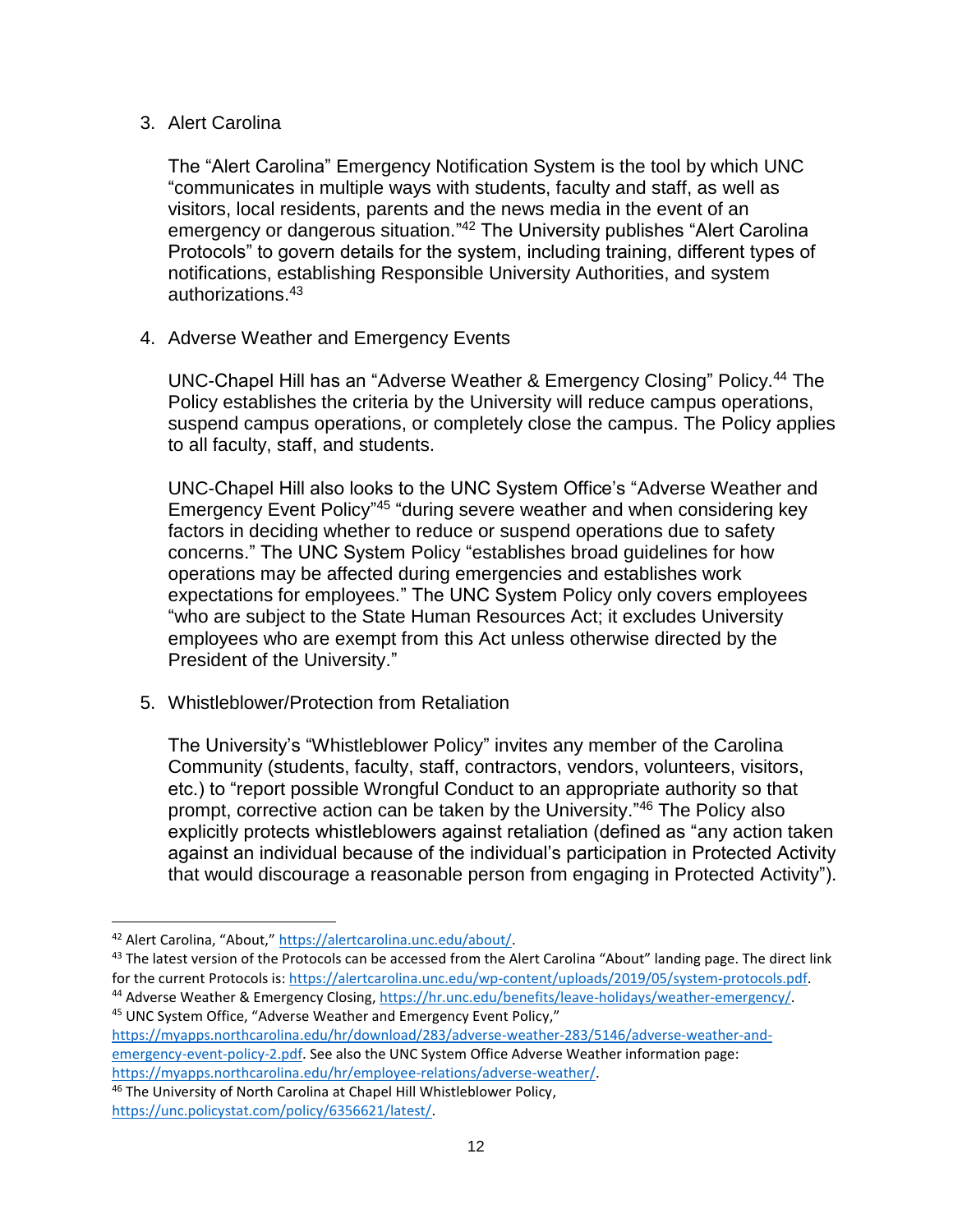6. Reporting an Incident

The University has several reporting hotlines for individuals wishing to report concerns. Some, but not all, of the resources explicitly allow for confidential and/or anonymous reporting.

UNC PD

- a. The UNC PD has several websites and other resources for individuals to report alleged criminal activity, including:
	- i. the "Silent Witness" webpage that allows users to anonymously report a crime online. 47
	- ii. The UNC Police "Report a Crime" page<sup>48</sup> has additional resources and phone numbers individuals can call to report alleged criminal activity. One number on the site specifically allows for anonymous reporting.
- iii. The UNC Police "Commendation & Complaint Procedures" webpage allows anyone to praise or criticize a member of the UNC Police.<sup>49</sup> The page states that "identification (including email address) will be required. Any messages sent that are not verifiable will be regarded as unfounded notification. Anonymous reports may be made by direct mailing or calling UNC Police, however be aware that anonymity will weaken the legitimacy of the report being filed."
- iv. The UNC Police also have Procedures for users to download the "LiveSafe" smart phone application ("app"). The UNC Police website states that the LiveSafe app provides users "with a direct connection to UNC Police so that everyone can easily communicate all their safety needs."<sup>50</sup>
- v. Finally, the UNC Police "CarolinaSafe" website landing page includes links to other UNC campus units, including EHS, Parking and Transportation, and EOC's "Safe at UNC" website.<sup>51</sup>
- b. While each of these resources are safety-related, it is not clear to which, if any, UNC PD or University Policies these resources correspond.

l

<sup>47</sup> UNC Police, "Silent Witness," [https://police.unc.edu/silent-witness/.](https://police.unc.edu/silent-witness/)

<sup>48</sup> UNC Police, "Report a Crime," [https://police.unc.edu/report-crime/.](https://police.unc.edu/report-crime/)

<sup>49</sup> UNC Police, "Commendation & Complaint Procedures," [https://police.unc.edu/about/role/commendation](https://police.unc.edu/about/role/commendation-complaint/)[complaint/.](https://police.unc.edu/about/role/commendation-complaint/)

<sup>50</sup> UNC Police, "LiveSafe," [https://police.unc.edu/carolinasafe/livesafe/.](https://police.unc.edu/carolinasafe/livesafe/)

<sup>51</sup> UNC Police, "CarolinaSafe," [https://police.unc.edu/carolinasafe/.](https://police.unc.edu/carolinasafe/)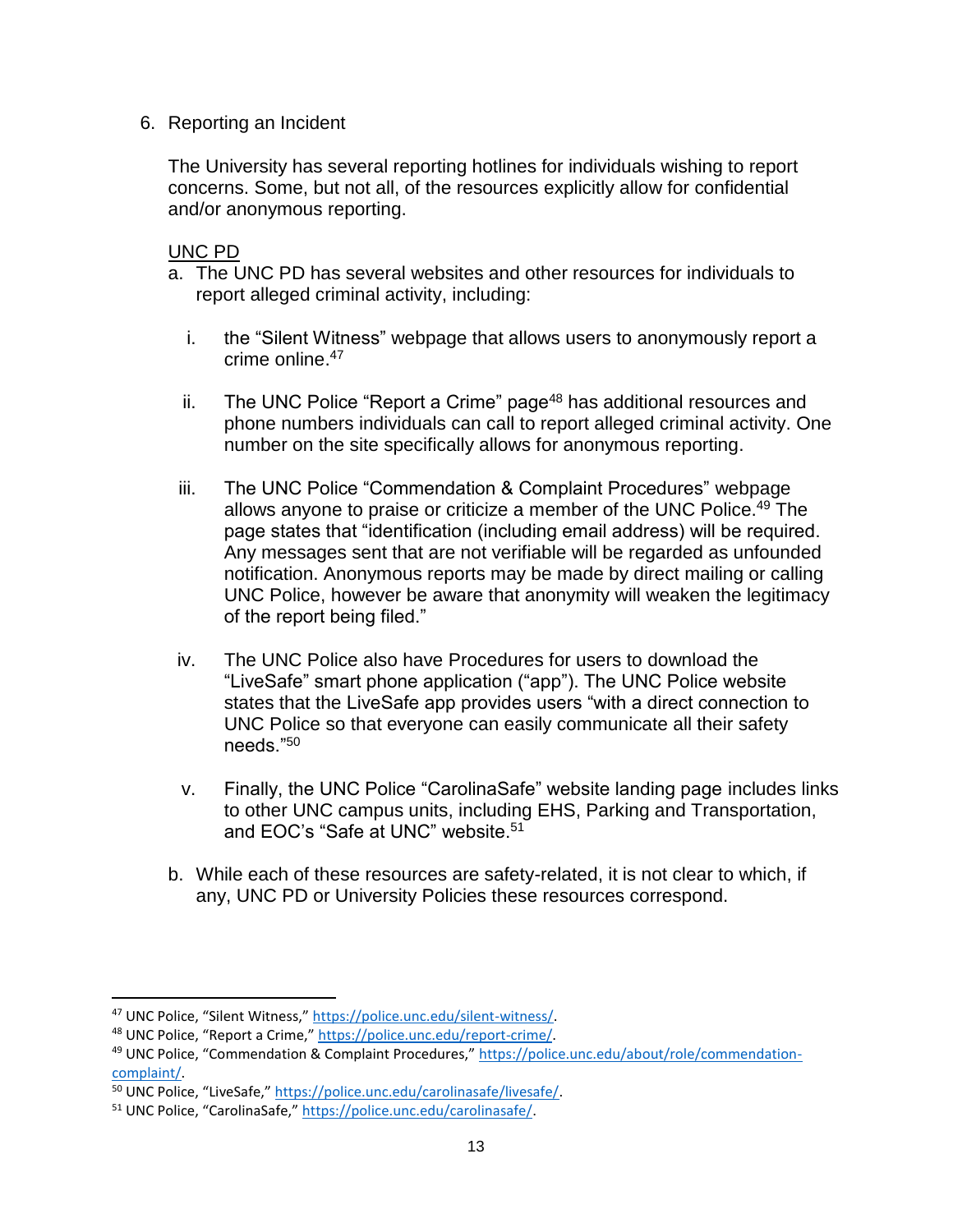#### UNC EOC

a. The UNC EOC Office has a confidential "Report an Incident" page allowing concerned individuals to report alleged violations of EOC Policies.<sup>52</sup> It is not clear if individuals can make these reports confidentially or anonymously.

#### **Office of Student Affairs**

a. The UNC Office of Student Affairs has a "Report a Violation to the Office of Student Conduct" website.<sup>53</sup> In additional to letting individuals report alleged academic misconduct covered under the UNC Honor Code, the website allows individuals to report non-academic misconduct, including, but "not limited to: fighting, hazing, drug use, lying, and disorderly conduct," as well as violations of the UNC "Alcohol Policy." It is not clear if individuals can make these reports confidentially or anonymously.

#### Office of Ethics and Policy

- a. The UNC Office of Ethics and Policy runs the "Carolina Ethics Line," which is hosted by a third-party vendor and allows either confidential or completely anonymous reporting of questions or allegations of alleged misconduct.<sup>54</sup>
- b. The Office of Ethics and Policy also has a "Contact Us" form on their website, which allows anyone to contact the office with questions or allegations of misconduct but is not anonymous. 55

### **B. Financial**

 $\overline{\phantom{a}}$ 

1. Reporting Misuse of University Property or Funds

In addition to the preventative Policies, Procedures, and Forms outlined in Section I., UNC Finance also has a Policy and Procedure for reporting "Misuse of University Property or Funds."<sup>56</sup>

The UNC System Office also has a "hotline" for anyone to report "suspicion or knowledge of fraud, waste, abuse or misuse of University resources; violation of laws, regulations or policy; ineffective operations; or other concerns related to

<sup>52</sup> UNC Equal Opportunity and Compliance, "Report an Incident," [https://eoc.unc.edu/report-an-incident/.](https://eoc.unc.edu/report-an-incident/) 53 UNC Office of Student Affairs, "Report a Violation to the Office of Student Conduct," [https://studentconduct.unc.edu/report-violation-office-student-conduct.](https://studentconduct.unc.edu/report-violation-office-student-conduct)

<sup>&</sup>lt;sup>54</sup> UNC Office of Ethics and Policy, "Report a Concern or Student Complaint," [https://ethicsandintegrity.unc.edu/report-a-concern-or-student-complaint/.](https://ethicsandintegrity.unc.edu/report-a-concern-or-student-complaint/) The direct link to Carolina Ethics Line i[s https://secure.ethicspoint.com/domain/media/en/gui/10808/index.html.](https://secure.ethicspoint.com/domain/media/en/gui/10808/index.html)

<sup>55</sup> UNC Office of Ethics and Policy, "Contact Us," [https://ethicsandintegrity.unc.edu/contact-us/.](https://ethicsandintegrity.unc.edu/contact-us/)

<sup>&</sup>lt;sup>56</sup> Finance Policy 104 - University of North Carolina at Chapel Hill Policy on Misuse of University Property or Funds, [https://unc.policystat.com/policy/4469239/latest/.](https://unc.policystat.com/policy/4469239/latest/) Finance Procedure 104.1 - University of North Carolina at Chapel Hill Procedure on Reporting Misuse of University Property or Funds, [https://unc.policystat.com/policy/4478958/latest/.](https://unc.policystat.com/policy/4478958/latest/)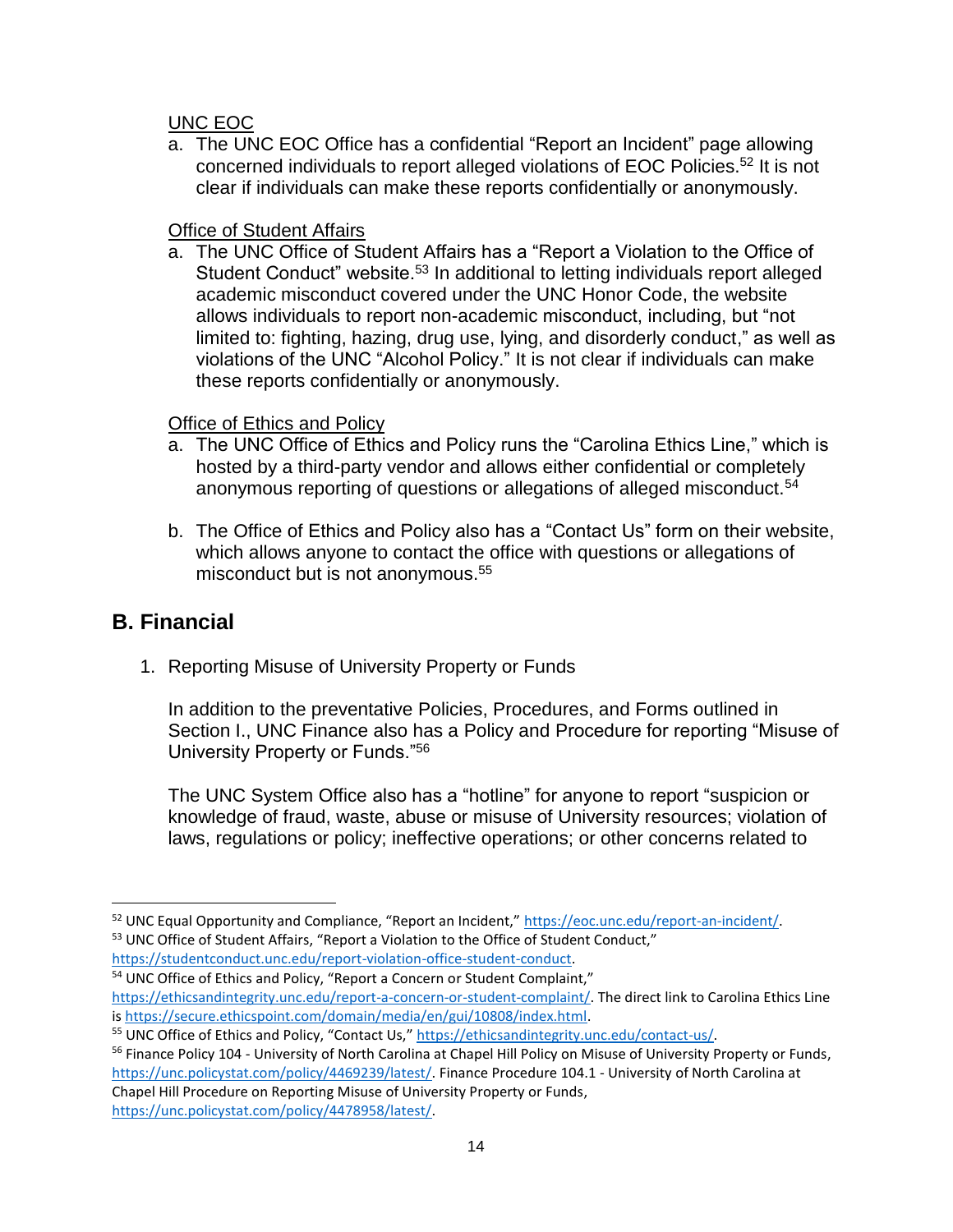activities that may be detrimental to the UNC System Office, the University and its constituents or its reputation."<sup>57</sup>

The UNC Internal Audit Office also directs users to the North Carolina Office of the State Auditor's hotline and website.<sup>58</sup> The State Auditor's hotline and website are additional resources where anyone may report "alleged fraud, misappropriation, mismanagement or waste of state resources … alleged violations of state or federal law, rule or regulation in administering state or federal programs, and substantial and specific danger to the public health and safety."

### **C. Infrastructure**

 $\overline{\phantom{a}}$ 

UNC's EHS Office has contact information embedded in each of their policy documents. EHS also has a "Contact Us" page with guidance for who on campus to call in a variety of emergencies such as building fires, chemical spills, gas leaks, mold growth, and water leaks.<sup>59</sup>

## **Areas for Attention in UNC-Chapel Hill Policy Environment Regarding Safety Incidents**

## **1. 3-D Printing of Weapons**

The UNC-Chapel Hill "Policy on Access and Use of Buildings" says that "weapons, firearms or other materials posing a safety hazard" are not permitted within buildings but does not address the manufacture of these weapons or parts of these weapons. N.C. General Statute 14-269.2 prohibits knowingly possessing or carrying any weapon on educational property, unless for educational or school-sanctioned ceremonial purposes.<sup>60</sup> The statute defines a weapon as "any gun, rifle, pistol, other firearm of any kind, dynamite cartridge, bomb, grenade, mine, powerful explosive, BB gun, stun gun, air rifle, air pistol, bowie knife, dirk, dagger, slingshot, leaded cane, switchblade knife, blackjack, metallic knuckles, razors and razor blades (except solely for personal shaving), firework, or any sharp-pointed or edged instrument except instructional supplies, unaltered nail files and clips and tools used solely for preparation of food, instruction, and maintenance." The University Policy and state statute leave two gaps in determining how to consider the 3-D printing of weapons:

<sup>57</sup> UNC System Office, "Hotline - Report a Concern," [https://www.northcarolina.edu/internal-audit/hotline-report](https://www.northcarolina.edu/internal-audit/hotline-report-concern)[concern.](https://www.northcarolina.edu/internal-audit/hotline-report-concern)

<sup>58</sup> North Carolina Office of the State Auditor, "State Auditor Hotline," [https://www.ncauditor.net/pub42/Hotline.aspx.](https://www.ncauditor.net/pub42/Hotline.aspx)

<sup>59</sup> UNC Environment, Health and Safety, "Contact Us," [https://ehs.unc.edu/about/contact/.](https://ehs.unc.edu/about/contact/)

 $60$  N.C. General Statute 14-269.2, "Weapons on campus or other educational property," [https://www.ncleg.gov/EnactedLegislation/Statutes/PDF/BySection/Chapter\\_14/GS\\_14-269.2.pdf.](https://www.ncleg.gov/EnactedLegislation/Statutes/PDF/BySection/Chapter_14/GS_14-269.2.pdf)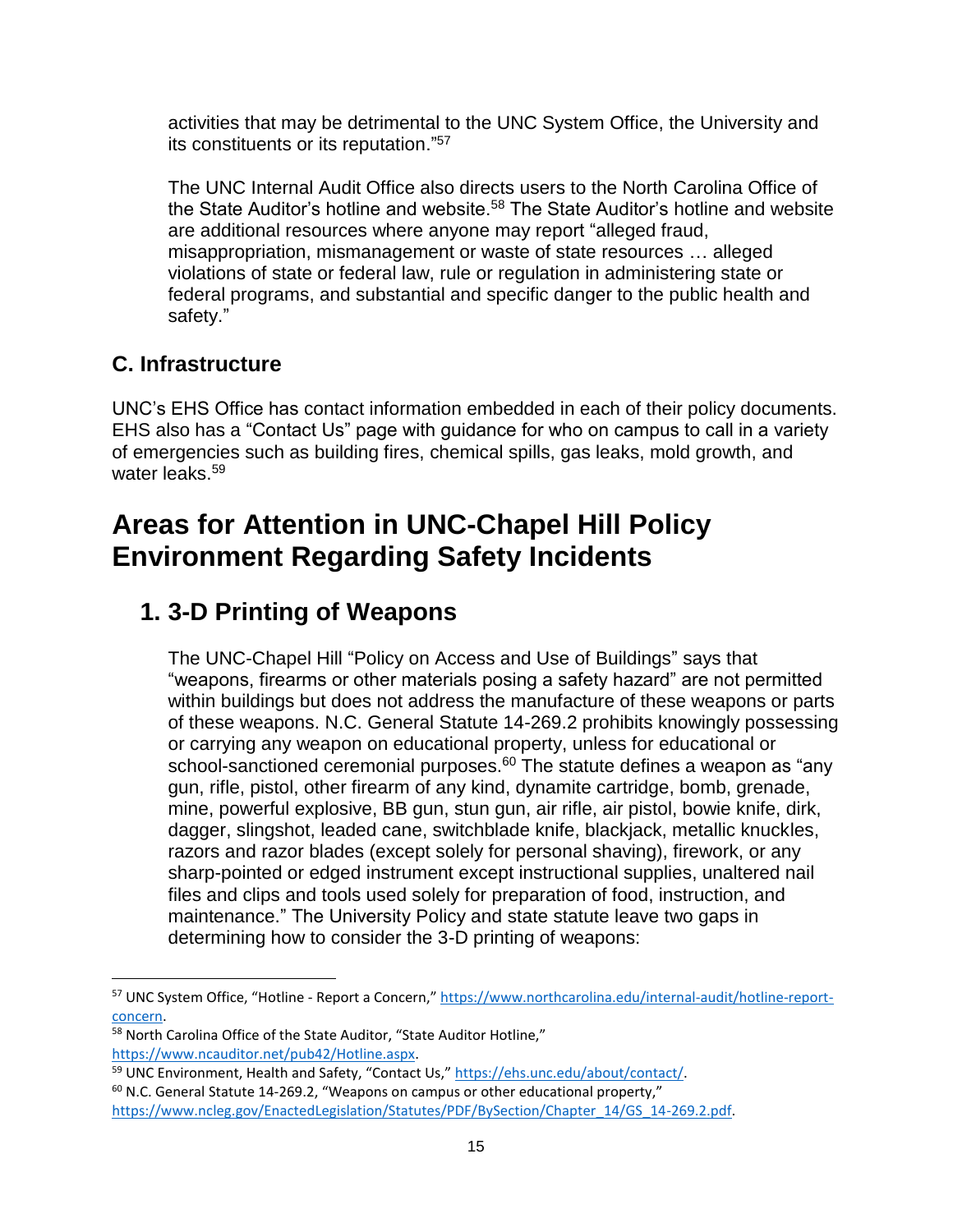- a. If weapons or parts of weapons can be manufactured on campus; and,
- b. If the printing of these weapons or weapon parts can be considered "educational" under any circumstances, such as part of a Makerspace project $61$  or for a class.

## **2. Foreign Influence in University Research**

In May 2019, the UNC Vice Chancellor for Research Terry Magnuson issued a memo outlining steps the University plans to take to develop additional guidance around the topic of foreign influence in University Research. According to the memo, "the U.S. Government has raised concerns about foreign threats to the integrity of research at national academic and research institutions. The concerns revolve around three main areas:

- Diversion of intellectual property to foreign entities
- Disclosing confidential grant application information by NIH peer reviewers to third parties
- Failure of researchers to disclose research resources and support provided by other organizations, including foreign entities"<sup>62</sup>

### **3. Food Insecurity**

New research suggests the number of college students facing food insecurity and hunger has been grossly underestimated in previous studies. A recent article in *Inside Higher Ed* summarized the latest findings by stating that "more research is needed to accurately estimate the number of college students facing food insecurity and hunger, as awareness of the problem grows and lawmakers and colleges grapple with it."<sup>63</sup> Harvard researcher Anthony Abraham Jack recently described similar evidence in his book *The Privileged Poor*, with students describing Spring Break as a literal *Hunger Games* since their university closes the campus dining hall during the break. 64

 $\overline{a}$ 

<sup>61</sup> UNC, "Be a Maker," [https://beam.unc.edu/.](https://beam.unc.edu/)

 $62$  Terry Magnuson, "SUBJECT: Concerns regarding inappropriate foreign influence and university research," May 2, 2019, [http://researchcompliance.web.unc.edu/foreign-influence/full-guidance/.](http://researchcompliance.web.unc.edu/foreign-influence/full-guidance/)

<sup>63</sup> Ashley A. Smith, "Discrepancies in Estimates on Food Insecurity," April 30, 2019, *Inside Higher Ed*, [https://www.insidehighered.com/news/2019/04/30/new-research-finds-discrepancies-estimates-food-insecurity](https://www.insidehighered.com/news/2019/04/30/new-research-finds-discrepancies-estimates-food-insecurity-among-college-students)[among-college-students.](https://www.insidehighered.com/news/2019/04/30/new-research-finds-discrepancies-estimates-food-insecurity-among-college-students)

<sup>64</sup> Anthony Abraham Jack, *The Privileged Poor: How Elite Colleges Are Failing Disadvantaged Students* (Cambridge, MA: Harvard University Press, 2019). Food insecurity is discussed on pages 164-180. See also Chris Quintana, "Can This Man Change How Elite Colleges Treat Low-Income Students?" February 15, 2019, *The Chronicle of Higher Education*, [https://www.chronicle.com/article/can-this-man-change-how-elite/245714.](https://www.chronicle.com/article/can-this-man-change-how-elite/245714)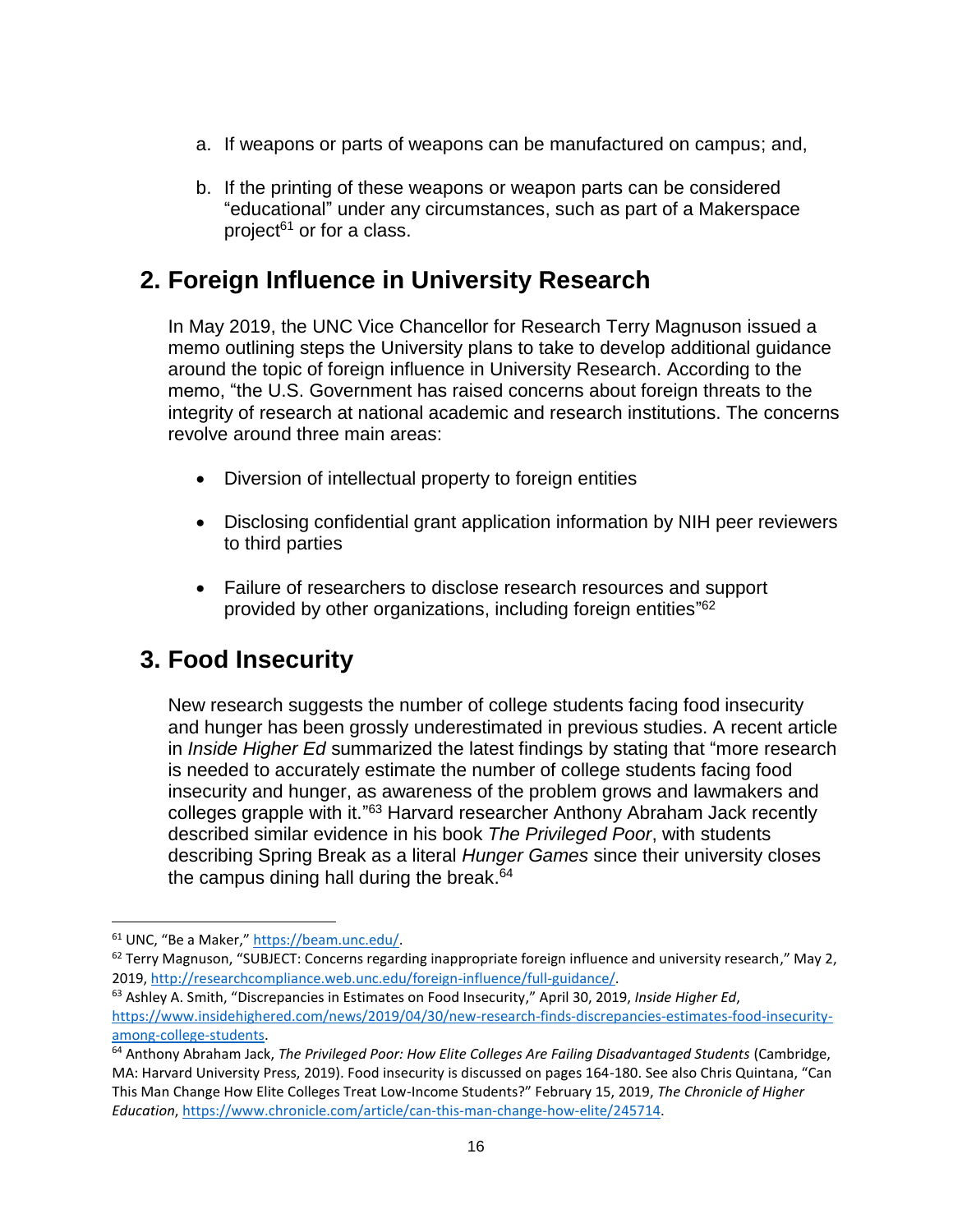At UNC specifically, a recent *Daily Tar Heel* (DTH) article highlighted the financial pressures many lower-income students are under, even those who qualify for the Carolina Covenant program, leading hundreds of current and former UNC students to sign up on "sugar daddy" websites like "SeekingArrangement" for supplemental income. Julie, a 2018 UNC graduate, was quoted in the article as saying "Having the money meant I could go out more, I could not worry so much about where my next meal is going to come from, I don't have to worry about paying for my medicine, because I now have the money for it.'"<sup>65</sup>

UNC has an on-campus, student-run, food pantry, the Carolina Cupboard.<sup>66</sup> However, there do not appear to be any specific Policies on this topic or related items, such as clarifying in Policy if UNC dining halls are to remain open during Spring Break, for example, when lower-income students stay on campus rather than leave. The Carolina Dining Services website simply states that "Our locations' hours are aligned with the University's academic calendar."<sup>67</sup>

### **4. Lack of Transparency Regarding UNC PD Policies and Procedures**

UNC PD Policies and Procedures are not published online for public access and review. For example, after one recent controversy, staff writers at the DTH noted that the DTH "was unable to find UNC's policies and procedures on issuing trespass orders online."<sup>68</sup> This lack of public access to UNC PD Policies and Procedures has led to a lack of basic understanding and awareness by other members of the Carolina Community of how the UNC PD is trained to deploy and manage often difficult and chaotic situations.

The law firm Parker Poe issued a report<sup>69</sup> documenting systematic mistakes by UNC PD the night the "Silent Sam" statue was torn down.<sup>70</sup> UNC's response, contained at the end of the Parker Poe report, notes that:

• "We [UNC-Chapel Hill] will develop a policy that outlines our roles and the roles of other University leaders in the planning, briefing and review of operations plans developed by the police."

 $\overline{\phantom{a}}$ 

<sup>68</sup> Taylor Buck, "Trespass notices were dropped for seven anti-Silent Sam demonstrators," January 30, 2019, *The Daily Tar Heel*, [https://www.dailytarheel.com/article/2019/01/trespass-orders-0130.](https://www.dailytarheel.com/article/2019/01/trespass-orders-0130)

[http://mediad.publicbroadcasting.net/p/wunc/files/201902/unc\\_after\\_action\\_assessment\\_report\\_-\\_final.pdf.](http://mediad.publicbroadcasting.net/p/wunc/files/201902/unc_after_action_assessment_report_-_final.pdf)  $70$  See Jane Stancill, "Silent Sam report finds deficiencies at UNC but 'no evidence of a conspiracy' to topple statue," February 1, 2019, *The News & Observer*[, https://www.newsobserver.com/news/politics-](https://www.newsobserver.com/news/politics-government/article225409700.html)

[government/article225409700.html.](https://www.newsobserver.com/news/politics-government/article225409700.html)

<sup>65</sup> Kate Karstens, "514 UNC students are on SeekingArrangement. Who's behind the number?" March 28, 2019, *The Daily Tarheel*, [https://www.dailytarheel.com/article/2019/03/sugar-baby-university-0329.](https://www.dailytarheel.com/article/2019/03/sugar-baby-university-0329) <sup>66</sup> UNC Heel Life, "Carolina Cupboard," [https://heellife.unc.edu/organization/carolinacupboard.](https://heellife.unc.edu/organization/carolinacupboard) See also

[http://carolinacupboard.web.unc.edu/.](http://carolinacupboard.web.unc.edu/)

<sup>67</sup> UNC Carolina Dining Services, "Hours of Operation," [https://dining.unc.edu/special-hours/.](https://dining.unc.edu/special-hours/)

<sup>&</sup>lt;sup>69</sup> Parker Poe, "SILENT SAM Monument After Action Assessment Report," October 22, 2018,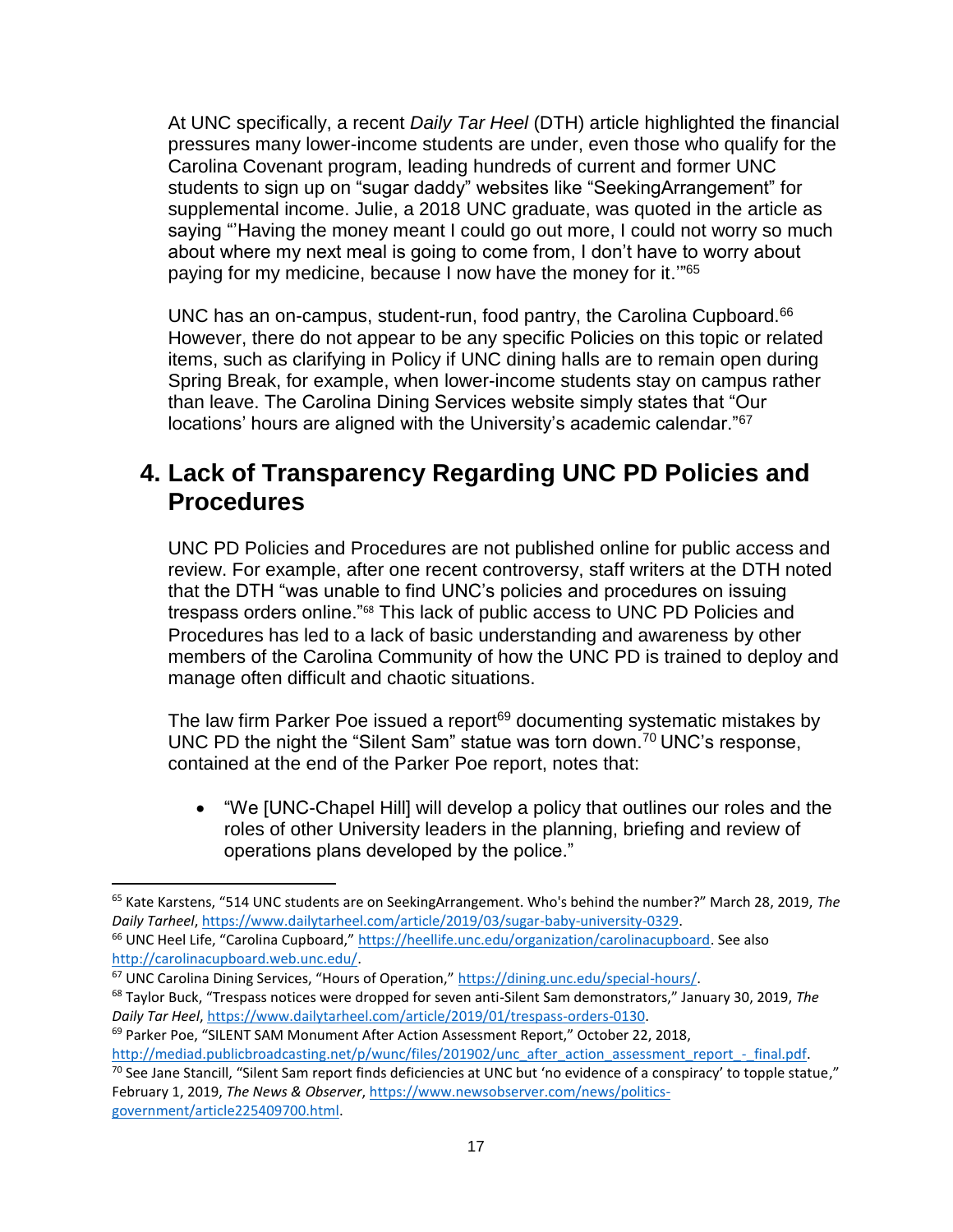- We [UNC-Chapel Hill] agree with the recommendations that (i) a wide variety of intelligence sources need to be consulted and analyzed in advance of events, including collaborating with ISAAC, the Fusion Center, other state resources and other campuses; (ii) our officers receive regular training in intelligence-gathering; (iii) the Chief should regularly brief the Chancellor and leadership on intelligence information; and (iv) the police department should conduct after-action reports, to be shared with the Chancellor and senior administrators. We will develop policies that outline how these responsibilities and functions will be shared and implemented."
- "We [UNC-Chapel Hill] will develop policies to outline how our ongoing training programs will better protect our officers and our campus."

## **Recommendations**

 $\overline{\phantom{a}}$ 

### **1. Explicitly State Underlying Assumptions About Campus Safety**

As part of its response to Interim Chancellor Guskiewicz's charge to "provide vision and guidance to the University in the delivery of campus safety services," the Campus Safety Commission should explicitly state and review all key underlying assumptions regarding campus safety.

For example, what roles or actions is UNC legally obligated to carry out to provide campus safety? What roles or actions should UNC carry out to provide campus safety above and beyond the legal minimums? The cultural pendulum has swung away in past decades from the legal principle of *loco parentis* but seems to be swinging back to more of a middle ground.<sup>71</sup> Does UNC want to follow that trend towards a middle ground? What does that look like in reality at UNC?

## **2. Make UNC PD Policies and Procedures Publicly Accessible**

UNC should make the UNC PD's Policies and Procedures publicly accessible. Some of the UNC PD's Policies or Procedures may need to remain hidden from public view if UNC administrators, in coordination with University Counsel and the UNC PD, determine the Policies or Procedures are considered "sensitive or

<sup>71</sup> Vimal Patel, "Why Colleges Are Keeping a Closer Eye on Their Students' Lives," February 18, 2019, *The Chronicle of Higher Education*, [https://www.chronicle.com/interactives/Trend19-InLoco-Main.](https://www.chronicle.com/interactives/Trend19-InLoco-Main)